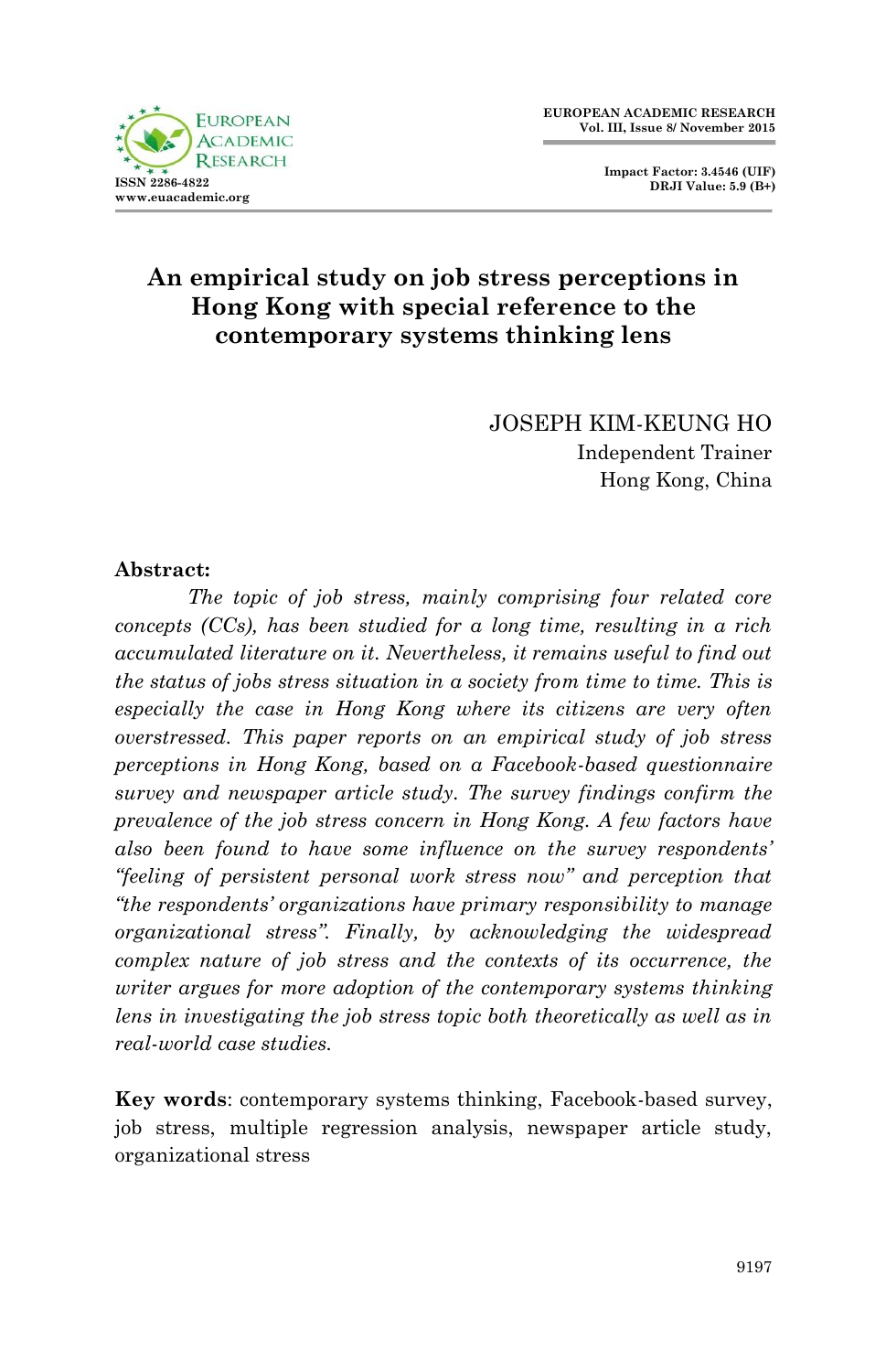# **Introduction**

Job stress is a long-standing and seemingly worsening problem worldwide. For example, it has been reported that "half of working professionals worldwide are more stressed than they were 18 months ago" (Kao, 2012). Evidently, it has damaging impacts at the individual, organizational and societal levels. The topic has been studied and reported from time to time in both academic and non-academic media. In the academic literature, job stress articles can be found in the journals of *Stress and Health* (Wiley), *Human Relations* (Sage), *International Journal of Workplace Health Management* (Emerald), and *Journal of employment counseling* (Wiley). This reflects that the job stress topic is of interest to both business management and non-business management professionals and scholars alike. For the writer, the topic of work stress is associated with his research interest in career development of scholar-practitioners, work-life balance and managerial intellectual learning, as these research topics also need to address the work stress concern as an associated issue. In particular, this paper presents an analytical survey finding on job stress perceptions in Hong Kong as well as provides some newspaper articles in Hong Kong for illustration of stressrelated ideas. The aim is to enrich and update our understanding on this topic in the context of Hong Kong. Besides, the paper also briefly explores the relevance of contemporary systems thinking to job stress study. The next two sections provide a concise review of the job stress literature with special reference to the systems thinking lens. This is followed by an account of findings from a newspaper article study and an analytical survey on job stress perceptions in Hong Kong conducted by the writer.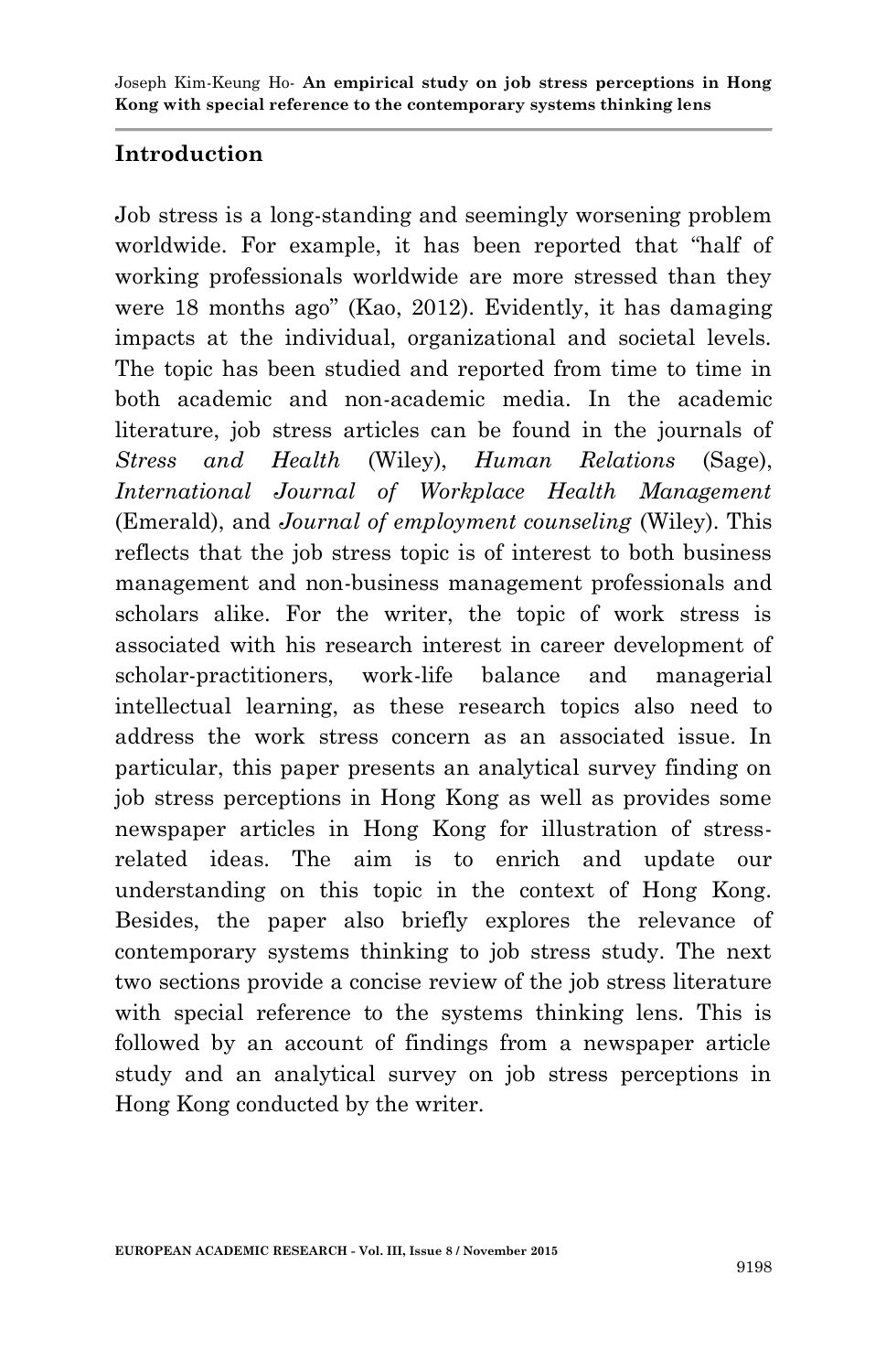# **The main ideas of the job stress topic**

The mainstream academic literature on job stress primarily discerns three types of conception on job stress nature, namely,  $(i)$  the "engineering" approach<sup>1</sup>, (ii) the physiological approach<sup>2</sup>, and, finally, (iii) the psychological approach<sup>3</sup> (Mark and Smith, 2008). In this paper, the writer adopts the physiological approach as a starting point for discussion, while the issues raised by the other two approaches will also be taken up in the ensuing review. To begin with, job stress (or equivalent terms such as job-related stress and occupational stress) can be considered as "the response people may have when presented with work demands and pressures that are not matched to their knowledge and abilities and which challenge their ability to cope" (World Health Organization, 2015). The job stress study comprises four related core concepts (CCs) (Occupational Safety & Health Council, 2006; Spurgeon *et al*., 2012). They are elucidated on as follows:

*Core concept 1 – Stressors (CC1)*: Stressors are the sources of stress, e.g., job insecurity, non-standard work schedules, violence/harassment, downsizing and work overload, etc.. They have also been described as "an event or set of conditions that causes a stress response (PEF Health and Safety Department, 2006). Stressors can be grouped into individual, group and organizational stressors (Tabaj *et al*., 2015). From a risk management perspective, these stressors are conceived as stress-related hazards, which are divided work contents-related and work context-related ones (World Health Organization, 2015).

**EUROPEAN ACADEMIC RESEARCH - Vol. III, Issue 8 / November 2015**

<sup>1</sup> The *"engineering" approach* views stress as "a stimulus or characteristic of the environment in the form of level of demand" (Mark and Smith, 2008).

<sup>2</sup> The *physiological approach* views stress as "the physiological or biological changes that occur in the person when they are in a stress state" (Mark and Smith, 2008).

<sup>3</sup> The *psychological approach* considers stress as a dynamic process of an individual interacting with his/ her environment (Mark and Smith, 2008).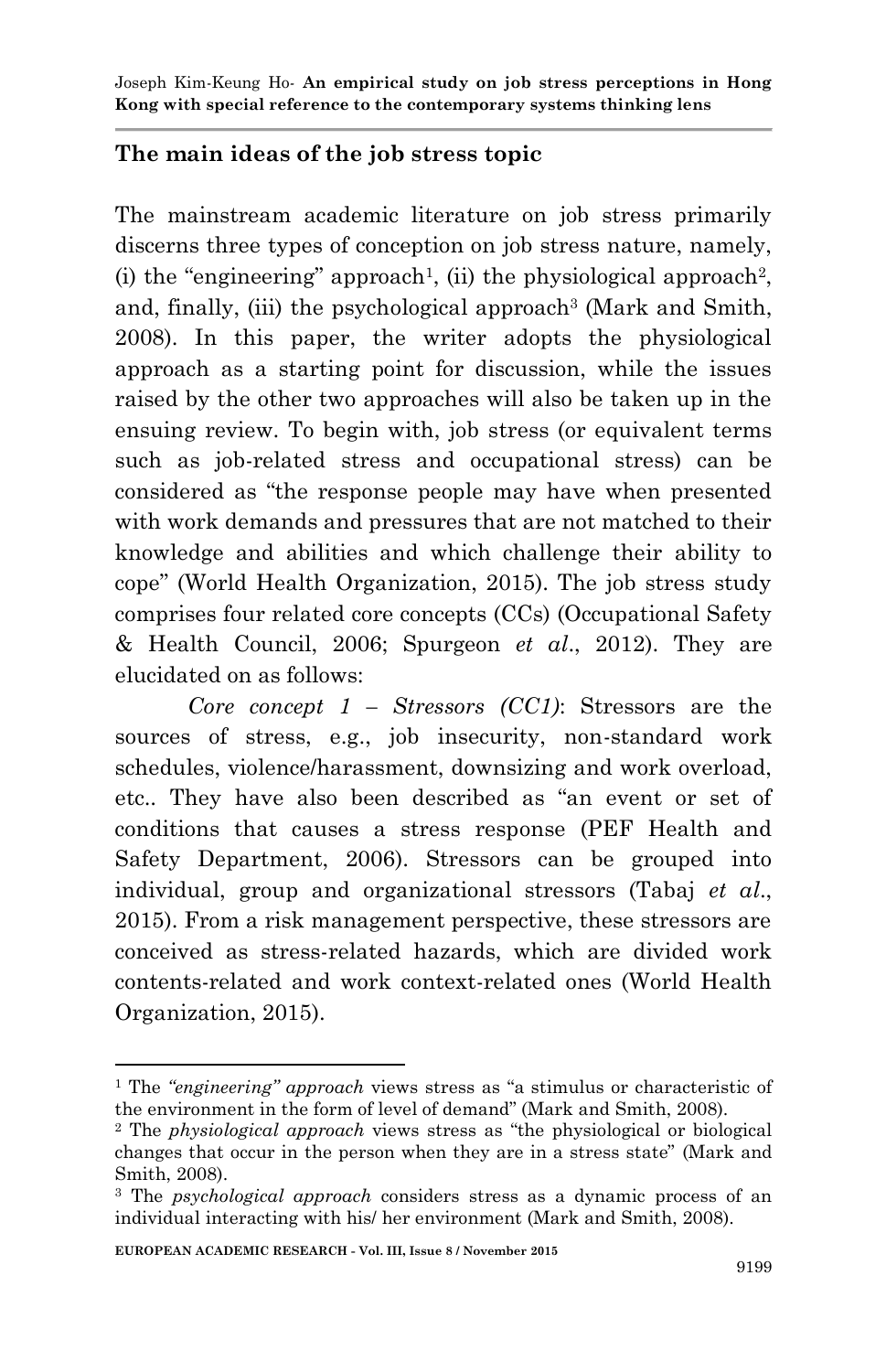*Core concept 2 – Stress (CC2)*: A stress is a negative psychological state which arises when an individual perceives that he/she has insufficient coping capability to deal with the pressures exerted on him/ her. Stress (i.e., overstraining pressure) is different from pressure, which is considered valuable to improve job performance (Anderson, 2003). Stress is thus "the body's physiological response to the stressor" (PEF Health and Safety Department, 2006). For a "longer-term reaction to chronic stress", it is known as strain (PEF Health and Safety Department, 2006). These responses become noticeable (i.e., *stress outcomes*) as "early symptoms of stressrelated problems"; they are of two kinds, namely, physical symptoms (e.g., headaches, stomach problems) and psychological and behavioral symptoms (e.g., anxiety and low morale) (PEF Health and Safety Department, 2006).

*Core concept 3 - Stress coping strategies (CC3)*: Stress coping strategies are typically grouped into two types in the job stress setting: (i) active coping strategies, e.g., social support, leisure, deep breathing exercise, and (ii) passive coping strategies, e.g. denial and compensation behaviours. (Occupational Safety & Health Council, 2006; Oaklander, 2015). Other ways to classify stress coping strategies are also available in the literature: problem-focused vs. emotion-focused and cognitive vs. behavioral ones (Skinner *et al*., 2003), employee involvement practices (Mackie *et al*., 2001), preventive stress management (Quick, Quick and Nelson, 1998; Hargrove *et al*., 2011), complex collaborative intervention (McVicar *et al*., 2013); primary intervention strategies [to remove the causes of stress], secondary intervention strategies [to improve employees' ability to manage stress], and, tertiary intervention strategies [to facilitate employees' rehabilitation from stress] (Hurrell and Murphy, 1996).

*Core concept 4 - Stress outcomes (CC4):* Stress outcomes can exist at the individual level, e.g., depression, physical ill health, burnout, etc., and the organizational level, e.g.,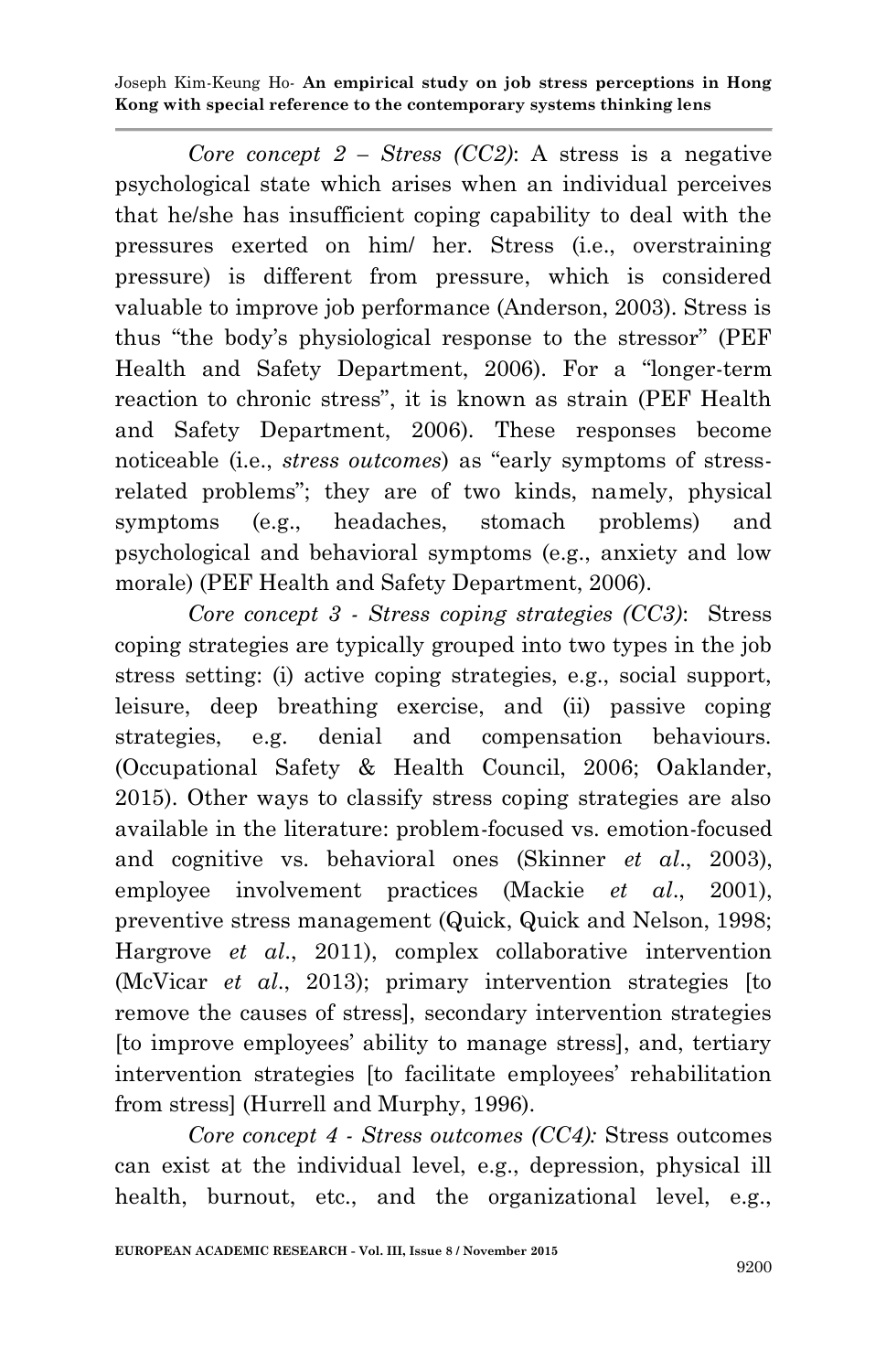increased accident rate, absenteeism, presenteeism<sup>4</sup>, staff turnover and customer complaints, etc.. Some writers would refer to them as individual stress and organizational stress<sup>5</sup>, (Tabaj *et al*., 2015). This writer prefers to name them as *individual stress outcomes* and *organizational stress outcomes*, so as to underscore the *detectable outcome/ consequence attribute<sup>6</sup>* of them. These stress outcomes are recognized at two levels of perspective, i.e., an individual or an organizational level of perspective.

By studying these core concepts (CC1 to 4) in job stress study, the main considerations raised by the three job stress approaches identified by Mark and Smith (2008) are broadly covered in this brief review. Other than that, the job stress literature also provides empirical studies of job stress on different professions, firms with different sizes, e.g. teachers (Zulo *et al*., 2014), healthcare professionals (Turk *et al*., 2014), oncology employees (Dougherty *et al*., 2009; Schwarzer and Hallum, 2008), firms with different sizes (Lai *et al*., 2015). Additionally, a number of theoretical models have been developed to examine job stress. Some prominent ones are the Organisational Stress Measure (Spurgeon *et al*., 2012), burnout theory of Maslach (1998), person-environment fit theory of Edwards, Caplan and van Harrison (1998), effort-reward imbalance theory of Siegrist (1998), job-demand-control model of Theorelli (1998) and theory of preventive stress management of Quick, Quick and Nelson (1998). Together, all these ideas and core concepts from the job stress literature convey the basic

<sup>4</sup> *Presenteeism* occurs when "employee attends work although he or she is unwell and should be on a sick leave" (Tabaj *et al.*, 2015).

<sup>5</sup> Manning and Preston (2015) defines *organizational stress* as "the result of those factors in an organization that cause stress for the individual employee, and in turn, have negative organizational consequences".

<sup>6</sup> *Outcome attributes* include physical as well as psychological and behavioural stress symptoms, plus other broader and longer-term consequences at the individual and organizational levels. In Research Methods parlance (see Bailey, 1994: 54), the notion of stress is located at the *conceptual level* while the notion of stress outcome is placed at the *empirical level*.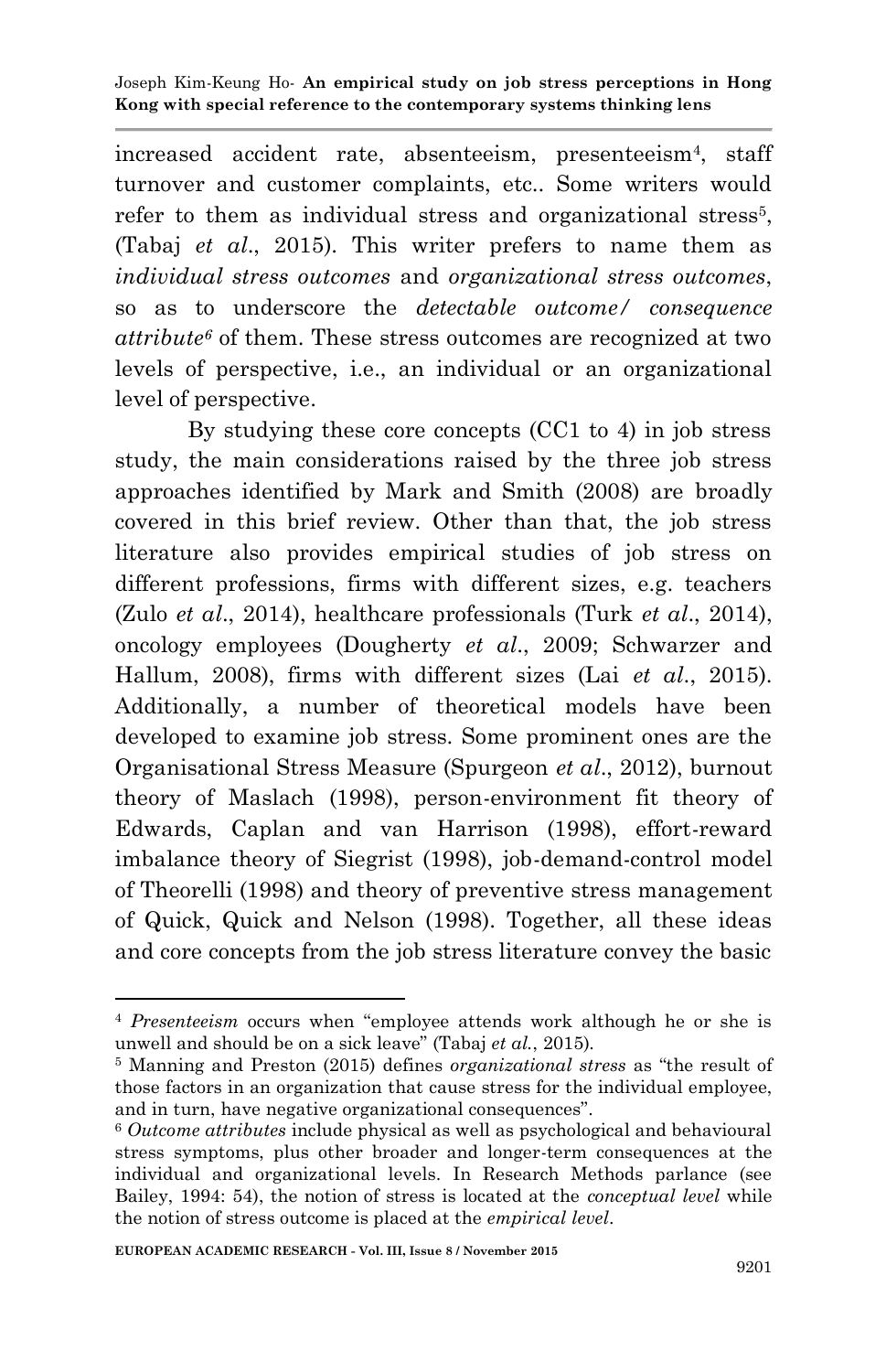mainstream ideas and viewpoints on job stress, despite the fact that different writers sometimes offer diverse definitions on various concepts involved. The next section takes an unconventional look at job stress with the contemporary systems thinking lens.

# **Comprehending the job stress topic with the contemporary systems thinking lens**

There has been some recognition of the systemic nature of job stress and its contexts of occurrence in the literature. For example, McVicar *et al.* (2013) state that "...vulnerability to jobrelated stress seems to relate to a complex mix of social gradient, job control, effort-reward imbalance, social support and health behaviours… while combinations appear to have a stronger effect than sources of stress alone…". This recognition leads these writers to recommend organizational-focused interventions to tame the systemic nature of job stress concerns in organizations. However, an attempt to find published works on job stress based explicitly on contemporary systems thinking via Google Scholar fails to spot one that is of this type, see *Appendix 1*. Here, the writer offers some ideas with the contemporary systems thinking lens. Inspired by Ackoff (1981)'s classification on types of problem-addressing, namely, (i) problem-resolving<sup>7</sup> , (ii) problem-solving<sup>8</sup> and (iii) problemdissolving<sup>9</sup> , this writer proposes that, on addressing job stress problems, we also have three stress-problem-addressing approaches. They are: (i) job stress-resolving, (ii) job stresssolving and (iii) job stress-dissolving. Furthermore, one more

<sup>7</sup> For Ackoff (1981), *to resolve* a problem is to select an outcome that is satisfactory, based on past experience as well as trial and error efforts.

<sup>8</sup> For Ackoff (1981), *to solve* a problem is to select a means to achieve the best outcome, based on scientific methods.

<sup>9</sup> For Ackoff (1981) *to dissolve* a problem is to remove the problem by changing nature of the problem-possessing entity or its environment, based on effort of idealization.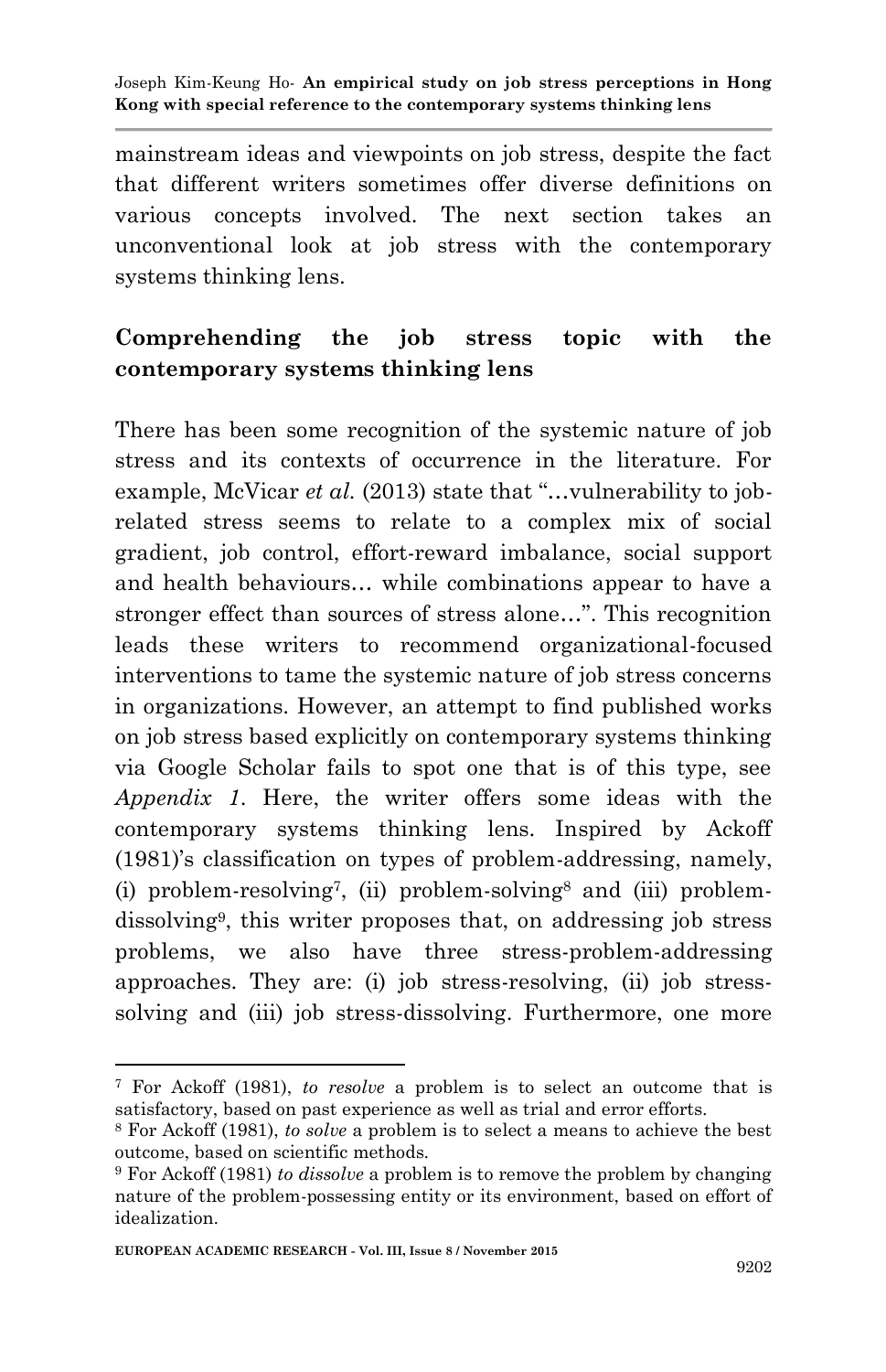approach, based on post-modern systems thinking, is proposed by the writer, whose name is stress-demarginalizing approach<sup>10</sup>. It thus adds up to four proposed approaches. The first two approaches are in line with hard systems thinking; the third approach is affiliated with soft systems thinking. As to the fourth one, it is associated with emancipatory and postmodern systems thinking<sup>11</sup>. These four approaches are related to stress coping strategies (CC3). This writer also argues that the organizational-focused recommendation from McVicar *et al.* (2013) can advantageously be anchored theoretically on the soft systems thinking and related methodology of Ackoff (1981), known as the interactive planning process. Such an organizational-focused process amounts to a stress-dissolving exercise. Moreover, the messy context of jobs stress concerns at the organizational level can be explored with the rich-picture building technique from Checkland (1981)'s soft systems methodology or the cognitive mapping technique of Eden *et al*. (1983). For those researchers who perceive tremendous complexity involved in specific case studies on job stress, they will find the creative holism approach of Jackson (2003) useful as it encourages using multiple holistic modes of enquiries to examine a topic, e.g. job stress, in a highly complex problemsituation. So far, these contemporary systems thinking ideas have been neglected in the existing job stress literature, although, in the writer's view, they are able to widen substantially the imaginative space to study job stress. The next two section turns to the study of empirical findings on job stress status in Hong Kong. The findings offer another way to examine job stress.

<sup>10</sup> The *stress-demarginalizing approach* aims at empowering the disadvantaged groups, whose voices are likely to be marginalized, to creatively, critically and fairly cope with a problem-situation that involves the concern of stress.

<sup>11</sup> Readers are referred to Jackson (2003) for an elaboration of the various strands of systems thinking.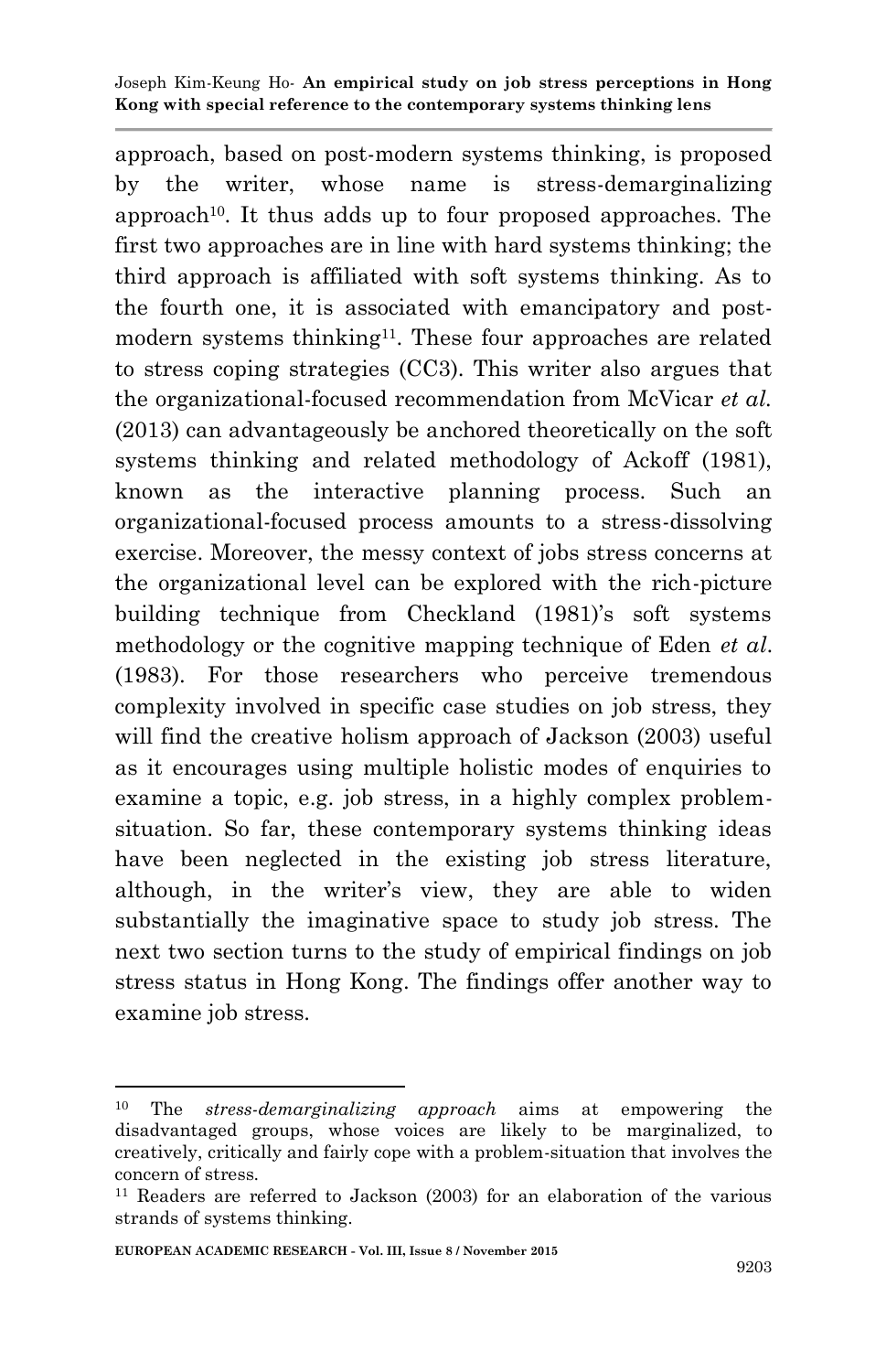## **Job stress news and job stress study in Hong Kong**

According to the public media in Hong Kong, e.g., the *South China Morning Post*, job stress is a chronic and deteriorating problem in Hong Kong. For example, it has been reported that "over 60 percent of workers feel that their work-life balance has worsened", "industry employees had encountered… a number of issues… and this had led to greater stress.." and "Hongkongers had the worst work-life balance among working people in the Asia-Pacific region.." (Au-yeung, 2015). In particular, the job stress status and job stress study in Hong Kong can be gauged via newspaper article study (Ho, 2015a) and Google scholar search. For the newspaper article study exercise, the writer primarily relies on the online version of the *South China Morning Post* to access the relevant local news on job stress. The findings are summarized in Table 1 as follows.

### **Table 1: Examples of newspaper articles on job stress in Hong Kong and related job stress core concepts**

News 1: Lau, M. 2009. "Work-related stress led to teacher's suicide, say friends" *South China Morning Post* February 28.

[*Job stress core concepts*: stressors (CC1); stress outcomes (CC4)]

"Difficulties at work drove teacher Leung Yuet-sheung to kill herself on Monday, friends of the woman say, in the second teacher suicide at the same Sham Shui Po school in the past four months. Police disagree, however, that Leung killed herself because of trouble at Sham Shui Po Government Primary School…"

News 2: Wu, A. 2015. "Why Hong Kong's stressed workers need shorter working hours" *South China Morning Post* March 23.

[*Job stress core concepts*: stressors (CC1); stress (CC2); stress outcomes (CC4)]

"If anyone is still wondering why Hongkongers are an unhappy lot, look no further than the proposed new working hours laws…. That pretty much sums up the sad state for what researchers of a 2014 survey coined "Generation O" – "overworked, overstressed and the overwhelmed" people of Hong Kong…"

News 3: Chan, G. 2015. "Survey finds a quarter of Hong Kong's working population shows signs of depression and anxiety" *South China Morning Post* October 5. [*Job stress core concepts*: stressors (CC1); stress (CC2); stress outcomes (CC4)]

"Among the 377 workers jointly surveyed by the Occupational Safety and Health Council and the Whole Person Education Foundation, over 60 per cent said they felt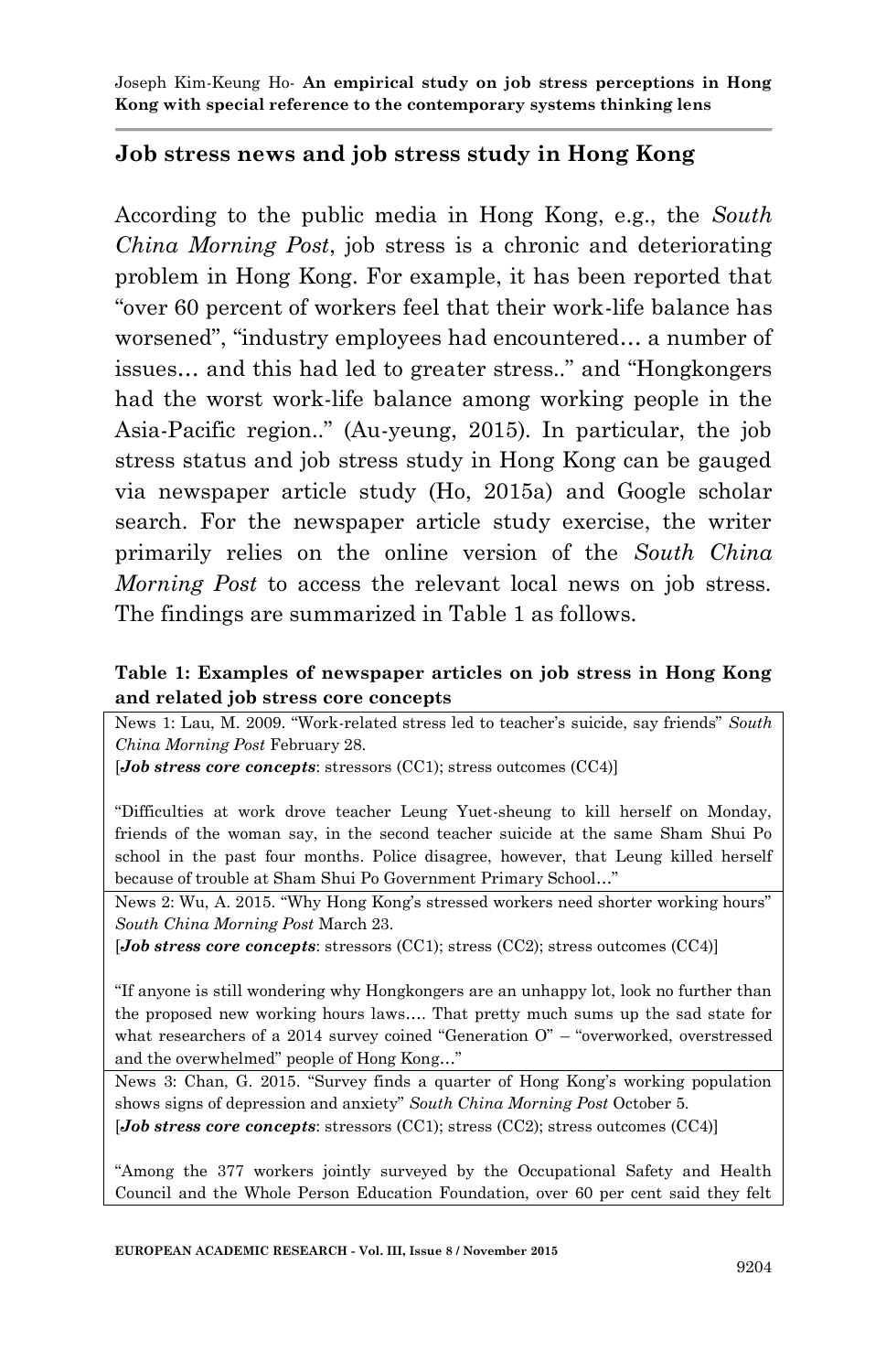highly stressed due to their jobs and over half of them have sub-optimal mental and psychological health…."

News 4: Wong, B. 2005. "Job stress behind customs suicide, says union chief" *South China Morning Post* July 27.

[*Job stress core concepts*: stressors (CC1); stress outcomes (CC4)]

"Pressure at work was probably behind the suicide on Monday of a senior customs officer….. Despite being close to retirement, Chung Cheen-yeung, 53, was given the high-pressure job of overseeing investigations into illicit cigarettes and drugs, said Alfred Poon Cheuk-kwong, chairman of the Association of Customs and Excise Service Officers…."

News 5: Chan, R. 2014. "Work stress blamed for JPMorgan banker's suicide in Hong Kong" *South China Morning Post* February 20.

[*Job stress core concepts*: stressors (CC1); stress outcomes (CC4)]

"The suicide of a JPMorgan employee in Central on Tuesday has been blamed on the stressful environment of investment banking, which insiders say has worsened since regulators tightened rules in the wake of the global financial crisis…."

News 6: Sun, A., C. Mak and V. Chan. 2010. "No relish but disgust as man under work stress butters bread by committing sin of Onan" *South China Morning Post* January 9. [*Job stress core concepts*: stressors (CC1); stress (CC2); stress coping strategies (CC3)]

"A man claiming to be under intense pressure from work was sentenced to four weeks in jail for committing the sin of Onan on bread being sold by a shop girl…."

News 7: Benitez, M.A. 2005. "88pc of nurses suffer work stress" *South China Morning Post* September 29.

[*Job stress core concepts*: stressors (CC1); stress outcomes (CC4)]

"Most nurses at public hospitals not only suffer from heavy work pressure but enjoy hardly any job satisfaction, a survey found....."

News 8: Wan, B. 2009. "All work and no play is damaging to health" *South China Morning Post* September 5.

[*Job stress core concepts*: stressors (CC1); stress (CC2)]

"….Hongkongers are probably the most hard-working creatures, logging long hours under mounting stress. The situation has got even worse since the global financial crisis hit the local economy…. Hong Kong employees in general were working under increasing stress with extra workloads as a result of company downsizing…"

News 9: Staff reporter. 2010. "More work and stress amid cost cuts" *South China Morning Post* February 22.

[*Job stress core concepts*: stressors (CC1); stress (CC2); stress outcomes (CC4)]

"Workers had to work harder and faced more stress about their jobs, thanks to employers' cost cuts during the last year, a survey has found…. More than 64 per cent of polled union members said wok stress escalated under the poor economic conditions last year, 66 per cent said they became mentally stressed, and more than half said work pressure reduced their rest time…."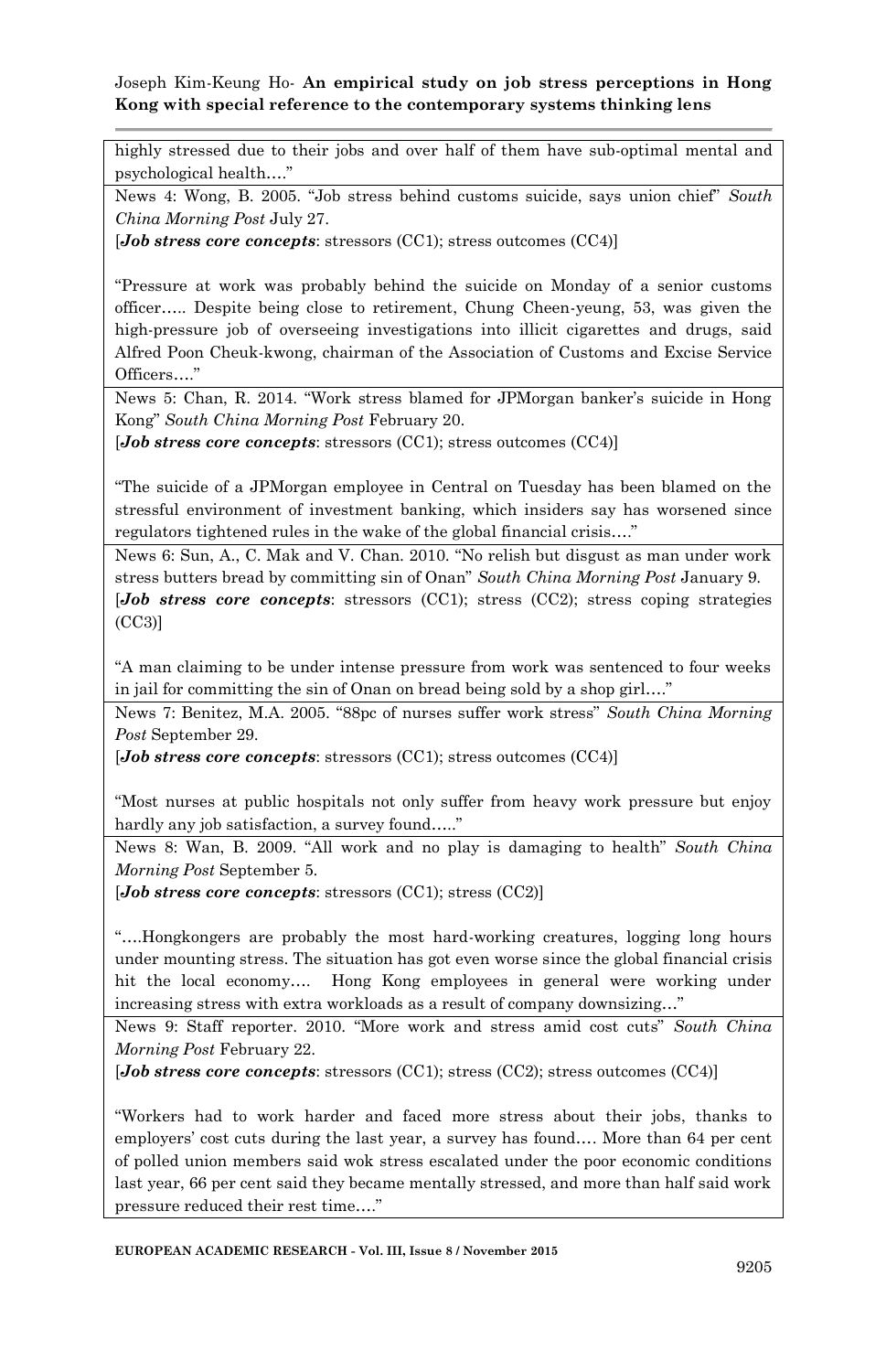Overall, the newspaper articles provide illustrative examples that can be related to the various job stress core concepts. As to the local academic literature, some academic works on job stress in Hong Kong as identified via Google Scholar search can be found. They include: impact of stress on estimation performance by Hong Kong professional estimators in the construction sector (Leung *et al*., 2005), a survey on Hong Kong teachers' sources of stress, burnout and job satisfaction (Tang and Yeung, 1999), a survey on work role stressors of Hong Kong professional clergy (Ngo *et al*., 2005), and a survey on study stress and burnout of Hong Kong nursing students (Watson *et al.*, 2008). Among the Hong Kong job stress works, the writer finds the study on Hong Kong job stress conducted by the Department of Politics and Sociology of Lingnan University of Hong Kong, as sponsored by the Occupational Safety & Health Council (2006) most comprehensive and comprehensible. The Occupational Safety & Health Council (2006) report covers: the effects of occupational stress, sources of stress, stress audit, work stress management framework, stress management at organizational level and stress management at individual level. Overall, the job stress ideas, phenomena and research approaches reported in the news and academic literature in Hong Kong resonate with that of the mainstream literature on job stress, covering all the job stress core concepts. The next section presents empirical findings from a recent survey on job stress perceptions conducted by the writer in Hong Kong.

# **Empirical findings from a Facebook-based survey on job stress perceptions in Hong Kong**

A Facebook-based survey was conducted by the writer from October 22 to 25 with his Facebook friends. The survey form was constructed using kwiksurveys.com's tool which is free-ofcharge. The strengths and weaknesses of Facebook-based survey has been reviewed by Ho (2014), thus not discussed in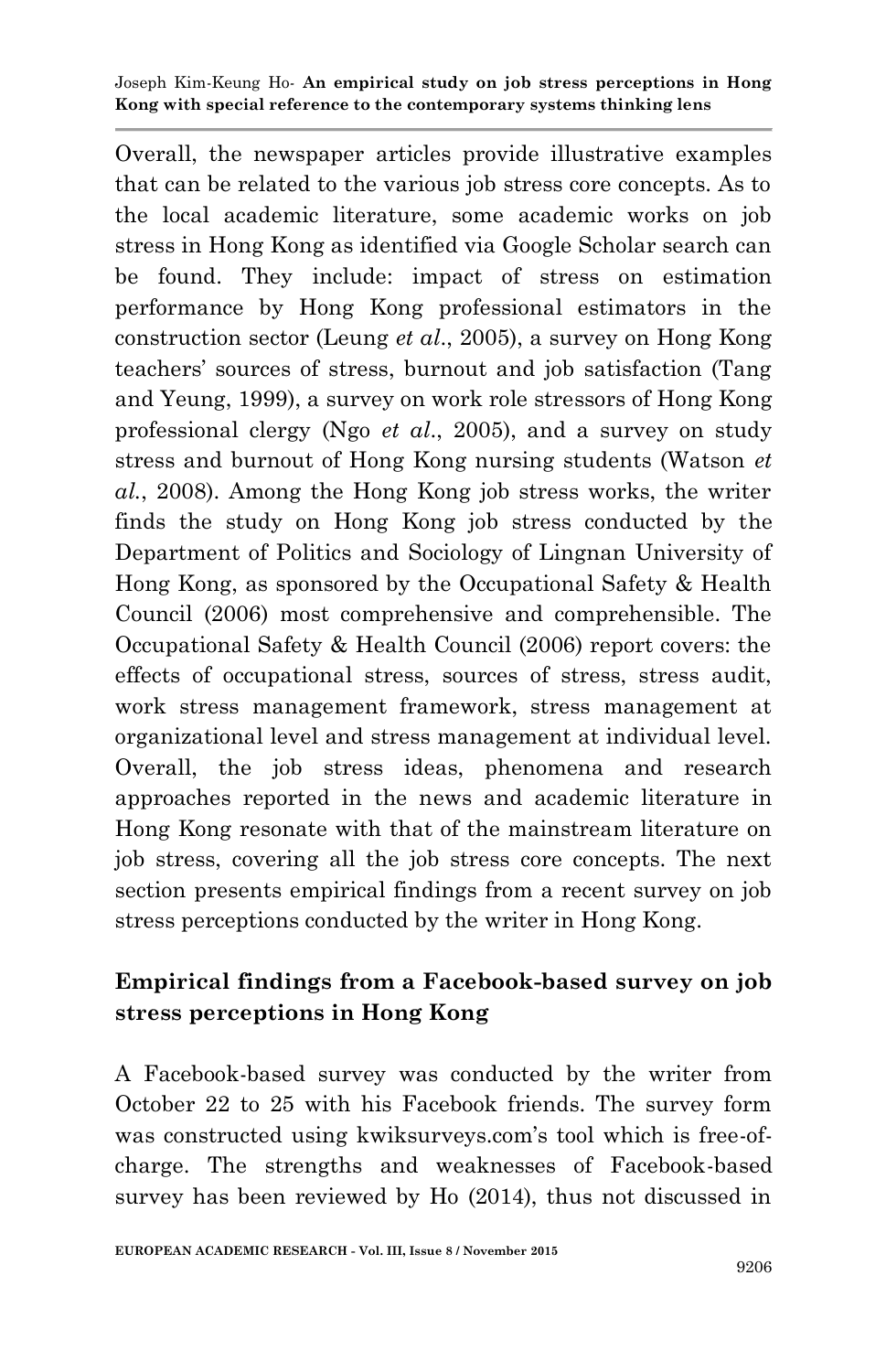this paper. Most of the writer's Facebook friends are his present or former part-time university degree programme students in Hong Kong. For this present survey, there are 128 respondents. Appendixes 2 to 4 provide two sample screens about the survey and basic survey statistics for the survey exercise. There are altogether 17 survey questions covering the main profile attributes of the respondents and their perceptions on a number of issues as related to job stress in Hong Kong (re: *Appendix 4*). The main survey findings, seven in total, are presented as follows:

*Finding 1* (re: survey questions 7 and 8): The following table, Table 1, summarizes the responses on job stress perception status at the individual level:

| aı |  |
|----|--|
|    |  |

|                                    | Perception on present<br>persistent work stress<br>level (re: question 7) | work<br><b>Perception</b> on<br>stress increase over the<br>last 2 years<br>(re: question 8) |
|------------------------------------|---------------------------------------------------------------------------|----------------------------------------------------------------------------------------------|
| Yes, very much so                  | 25 (19.53%)                                                               | 48 (37.5%)                                                                                   |
| Yes, I have this feeling<br>mildly | 75 (58.59%)                                                               | 47 (36.72%)                                                                                  |
| No, I do not feel this way         | 26 (20.31%)                                                               | 29 (22.66%)                                                                                  |
| No idea/no comments                | 2(1.56%)                                                                  | 4(3.13%)                                                                                     |

The statistics indicate that perception of persistent and deteriorating work stress is quite widespread among the respondents. Finding 1 is related to Stress (CC2).

*Finding 2* (re: survey questions 9 and 10): The following table, Table 2, summarizes the responses on job stress perception status at the organizational level:

### **Table 2**

|                   | Perception on present Perception on work    |                      |
|-------------------|---------------------------------------------|----------------------|
|                   | work stress at the stress increase over the |                      |
|                   | organizational level                        | last 2 years at the  |
|                   | (re: question 9)                            | organizational level |
|                   |                                             | (re: question 10)    |
| Yes, very much so | 41 (32.28%)                                 | 44 (34.65%)          |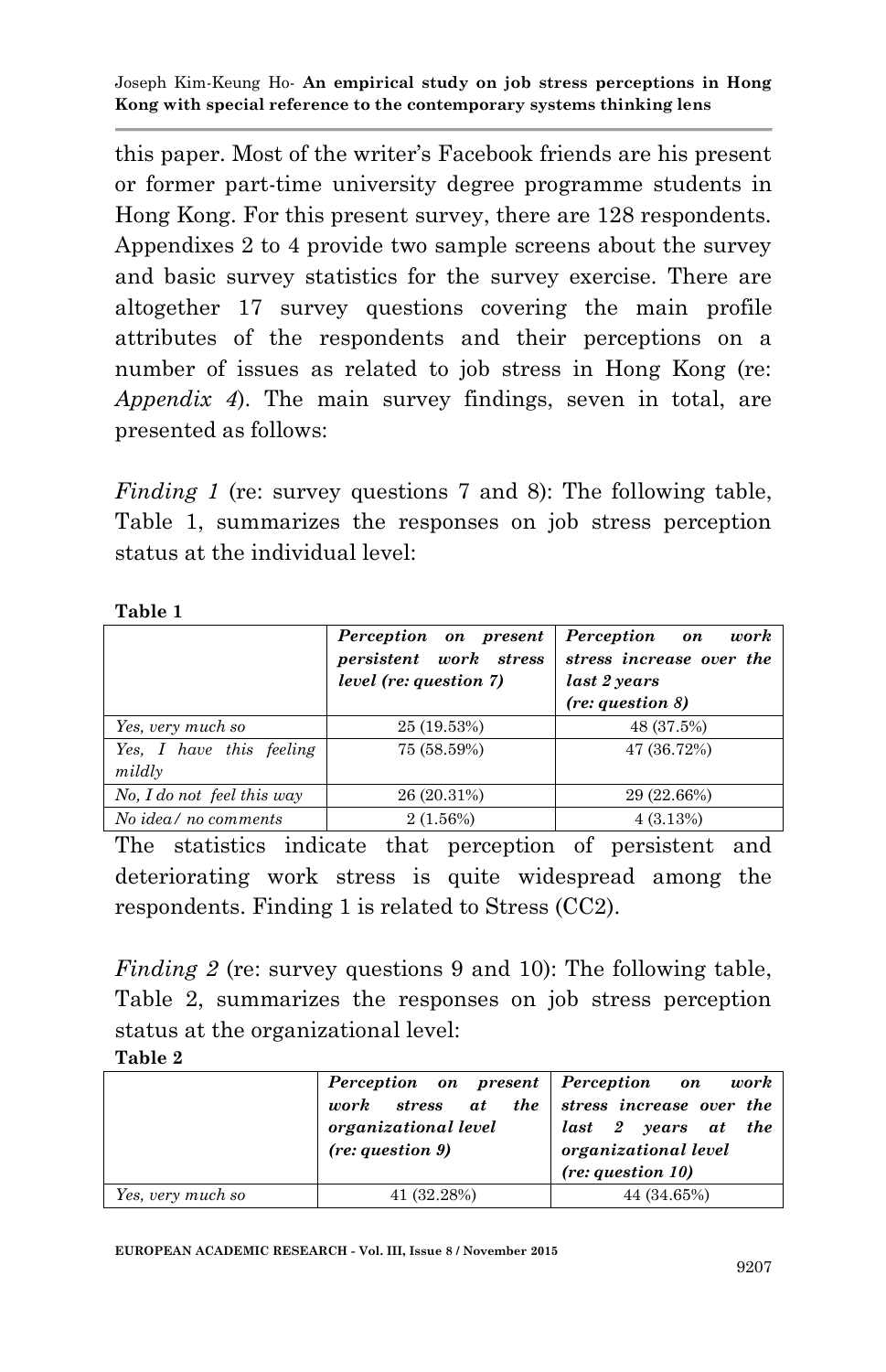| Yes, I have this feeling   | 57 (44.88%) | 50 (39.37%) |
|----------------------------|-------------|-------------|
| mildly                     |             |             |
| No, I do not feel this way | 23 (18.11%) | 24 (18.9%)  |
| No idea/no comments        | 6(4.72%)    | $9(7.09\%)$ |

The statistics indicate that perception of persistent and deteriorating work stress at the organizational level is quite widespread. Finding 2 is related to Stress (CC2) and Stress outcomes (CC4).

*Finding 3* (re: survey questions 11 and 12): The following table, Table 3, summarizes the responses on job stress management perceptions at the individual level:

**Table 3**

|                                    | Perception on personal<br>ability to manage work<br>stress at the individual<br>level (re: question 11) | Perception on personal<br>responsibility to manage<br>iob<br>the<br>stress<br>at<br><i>individual level</i><br>(re: question 12) |
|------------------------------------|---------------------------------------------------------------------------------------------------------|----------------------------------------------------------------------------------------------------------------------------------|
| Yes, very much so                  | 21 (16.41%)                                                                                             | 31 (24.41%)                                                                                                                      |
| Yes, I have this feeling<br>mildly | 87 (67.97%)                                                                                             | 68 (53.54%)                                                                                                                      |
| No, I do not feel this way         | 18 (14.06%)                                                                                             | 27 (21.26%)                                                                                                                      |
| No idea/no comments                | 2(1.56%)                                                                                                | 1(0.79%)                                                                                                                         |

The statistics show that there is an extensive feeling that individuals are able and are personally responsible to manage job stress at the individual level. Finding 3 is related to Stress (CC2) and Stress coping strategies (CC3).

*Finding 4* (re: survey questions 13, 14 and 15): The following table, Table 4, summarizes on the responses on job stress management perceptions at the organizational level:

|                | Perception<br>on<br>organizational<br>responsibility<br>to<br>manage work stress<br>at the organizational<br><i>level (re: question 13)</i> | Perception<br>on<br>organizational<br>ability to manage<br>work stress at the<br>organizational<br>level<br>(re: question 14) | Perception<br>on<br>organizational<br>need to do more<br>to manage work<br><i>the</i><br>stress<br>at<br>organizational<br>level<br>(re: question 15) |
|----------------|---------------------------------------------------------------------------------------------------------------------------------------------|-------------------------------------------------------------------------------------------------------------------------------|-------------------------------------------------------------------------------------------------------------------------------------------------------|
| Yes, very much | 30 (23.62%)                                                                                                                                 | 12 (9.38%)                                                                                                                    | 42 (32.81%)                                                                                                                                           |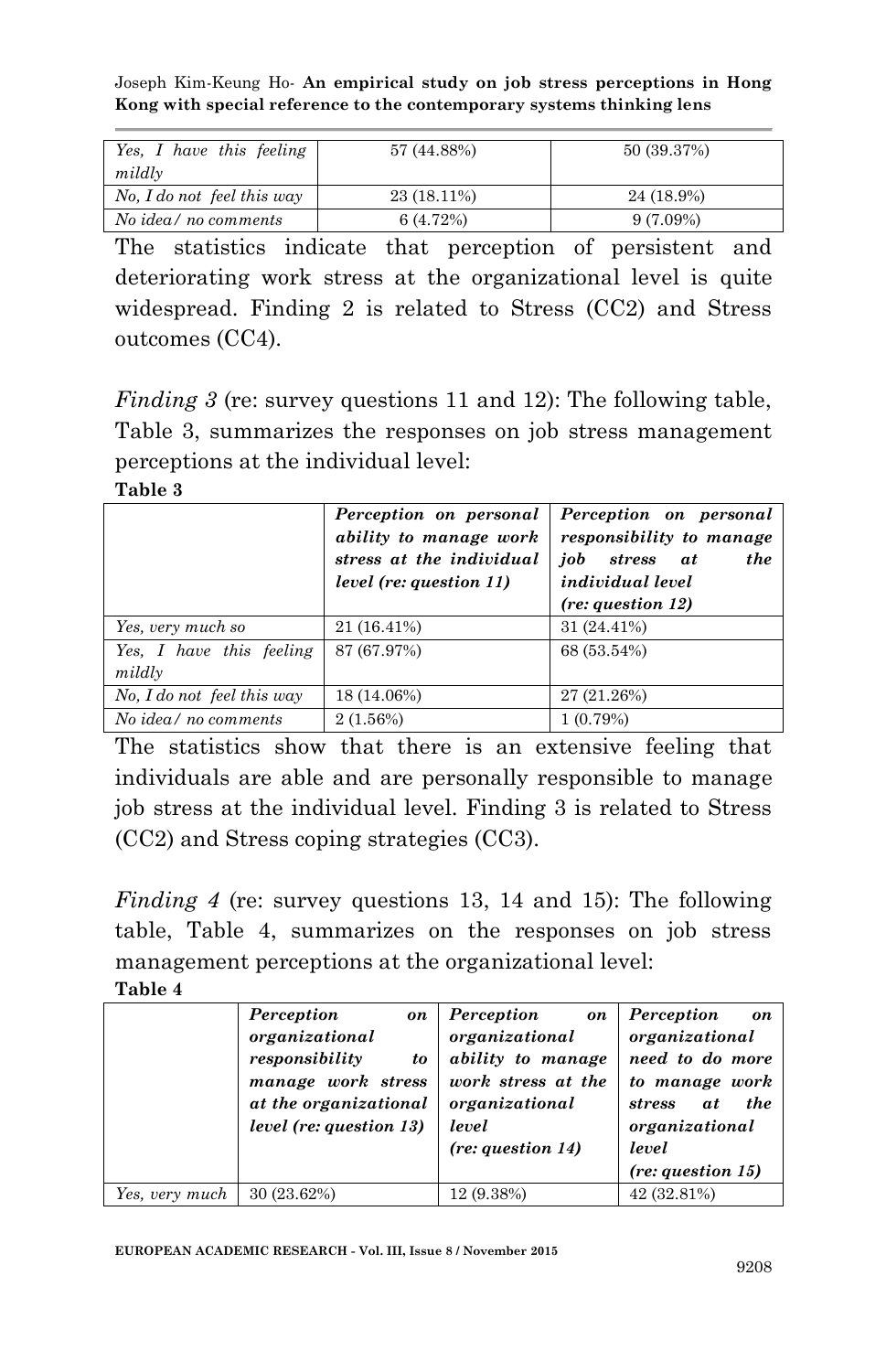| so                             |             |             |             |
|--------------------------------|-------------|-------------|-------------|
| Yes,<br>have                   | 62 (48.82%) | 43 (33.59%) | 65 (50.78%) |
| this<br>feeling                |             |             |             |
| mildly                         |             |             |             |
| No, I do not                   | 30(23.62%)  | 65 (50.78%) | 10 (7.81%)  |
| feel this way                  |             |             |             |
| idea/<br>N o<br>n <sub>o</sub> | $5(3.94\%)$ | 8 (6.25%)   | 11 (8.59%)  |
| comments                       |             |             |             |

The statistics reveal that there is a pervasive feeling that organizations have responsibility, are able to, and need to do more to manage work stress at the organizational level. Finding 4 is related to Stress outcomes (CC4).

*Finding 5* (re: survey questions 16 and 17): The following table, Table 5, summarizes respondents' familiarity and interest in the job stress topic:

### **Table 5**

|                            | Respondents' familiarity<br>with the job stress topic<br>(re: question 16) | Respondents' interest in<br>the job stress topic<br>(re: question 17) |
|----------------------------|----------------------------------------------------------------------------|-----------------------------------------------------------------------|
| Yes, very much so          | 25 (19.53%)                                                                | 45(35.16%)                                                            |
| Yes, I have this feeling   | 69 (53.91%)                                                                | 57 (44.53%)                                                           |
| mildly                     |                                                                            |                                                                       |
| No. I do not feel this way | 24 (18.75%)                                                                | 18 (14.06%)                                                           |
| No idea/no comments        | 10(7.81%)                                                                  | 8 (6.25%)                                                             |

The statistics show that the majority of the respondents are familiar with as well as interested in the job stress topic. Finding 5 is related indirectly to Stress outcomes (CC4).

The following findings, Findings 6 and 7, are derived from multiple regression analyses (Lind *et al*., 2001; Ho, 2015b) on the survey data. To do so, the coding scheme below is employed:

|                       | I. Age group |      |
|-----------------------|--------------|------|
| 18 to 27:             |              | 22.5 |
| $28 \text{ to } 37$ : |              | 32.5 |
| $38 \text{ to } 47$ : |              | 42.5 |
| $48 \text{ to } 57$ : |              | 52.5 |
| 58 to 67:             |              | 62.5 |
| 68 or above:          |              | 72.5 |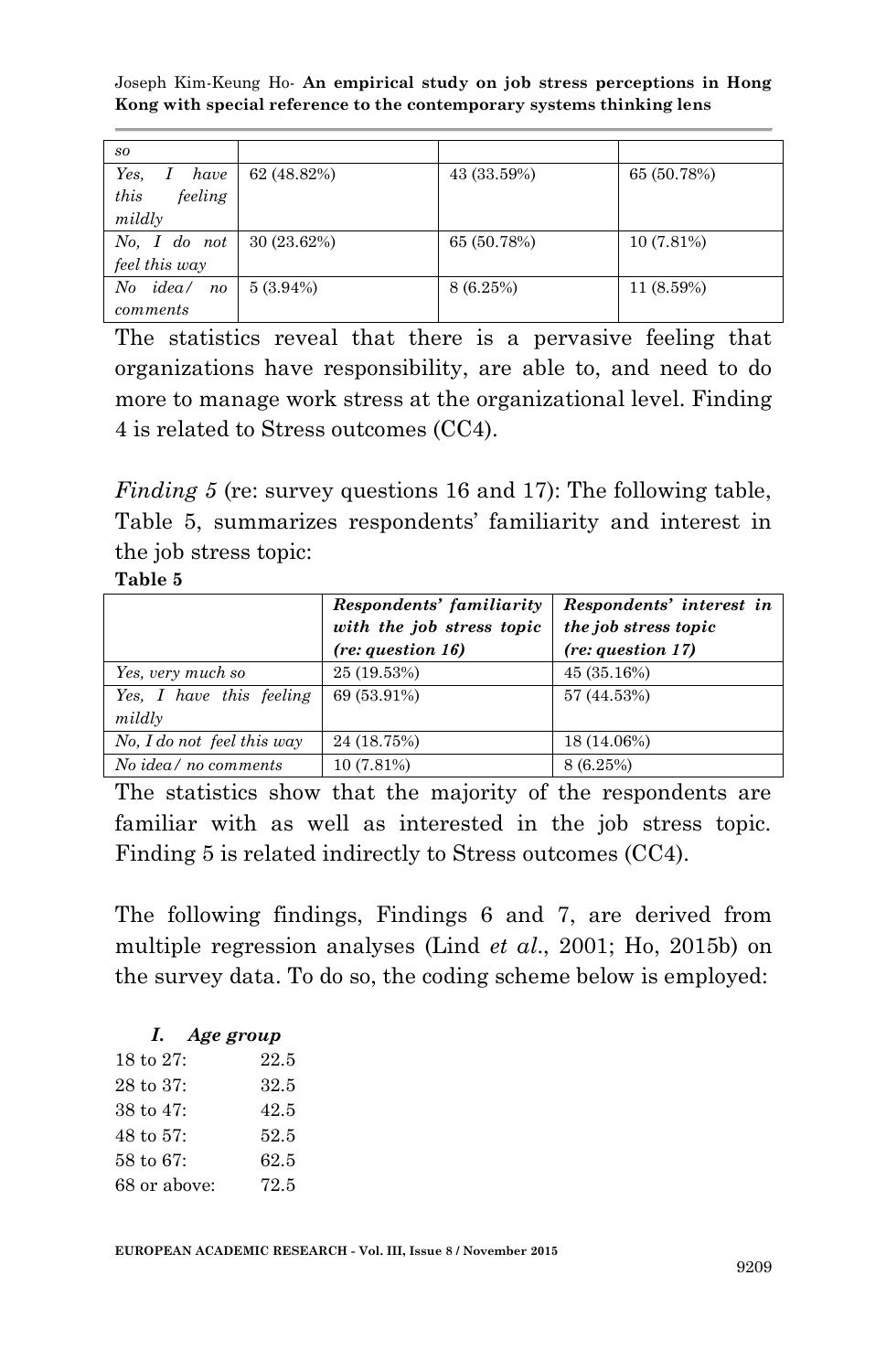| II. Gender                                      |                |                |                |
|-------------------------------------------------|----------------|----------------|----------------|
| Female: 1                                       |                |                |                |
| Male:<br>2                                      |                |                |                |
| <b>III.</b> Education background                |                |                |                |
| Not yet a degree-holder:                        |                |                | 1              |
| Finished University Undergraduate Degree study: |                |                | $\overline{2}$ |
| Finished Master Degree study:                   |                |                | 3              |
| Finished Ph.D. Degree study (or equivalent):    |                |                | $\overline{4}$ |
| <b>IV.</b> Perceived own social class           |                |                |                |
| Lower class:<br>1                               |                |                |                |
| Middle class:<br>2                              |                |                |                |
| 3<br>Upper class:                               |                |                |                |
| V. Size of organization                         |                |                |                |
|                                                 | 1              |                |                |
| Micro-enterprise:                               |                |                |                |
| Small and medium enterprise:                    | $\overline{2}$ |                |                |
| Large enterprise:                               | 3              |                |                |
| VI. Seniority in organization                   |                |                |                |
| Junior management:                              |                | 1              |                |
| Middle management:                              |                | $\overline{2}$ |                |
| Senior management:                              |                | 3              |                |
| <b>VII. Intensity of feeling</b>                |                |                |                |
| No, I do not feel this way:                     |                | 1              |                |
| Yes, I have this feeling mildly:                |                | $\overline{2}$ |                |
| Yes, very much so:                              |                | 3              |                |

*Finding 6* (re: survey questions 1-6, 11): The following multiple regression formula is proposed and results are then derived from the Excel regression analysis exercise (see *Appendix 5*):

## **Formula 1**

*Feeling of persistent personal work stress now (y) = a + b1 x (x1: gender) + b2 x (x2: age group) + b3 x (x3: education background) + b4 x (x4: self-perceived social class) + b5 x (x5: organizational size) + b6 x (x6: seniority in organization) + b7 x (x7: perceived own ability to manage own job stress)*

Variable y (feeling of persistent personal work stress now) is based on survey question 7.

Variable x1 (gender) is based on survey question 1.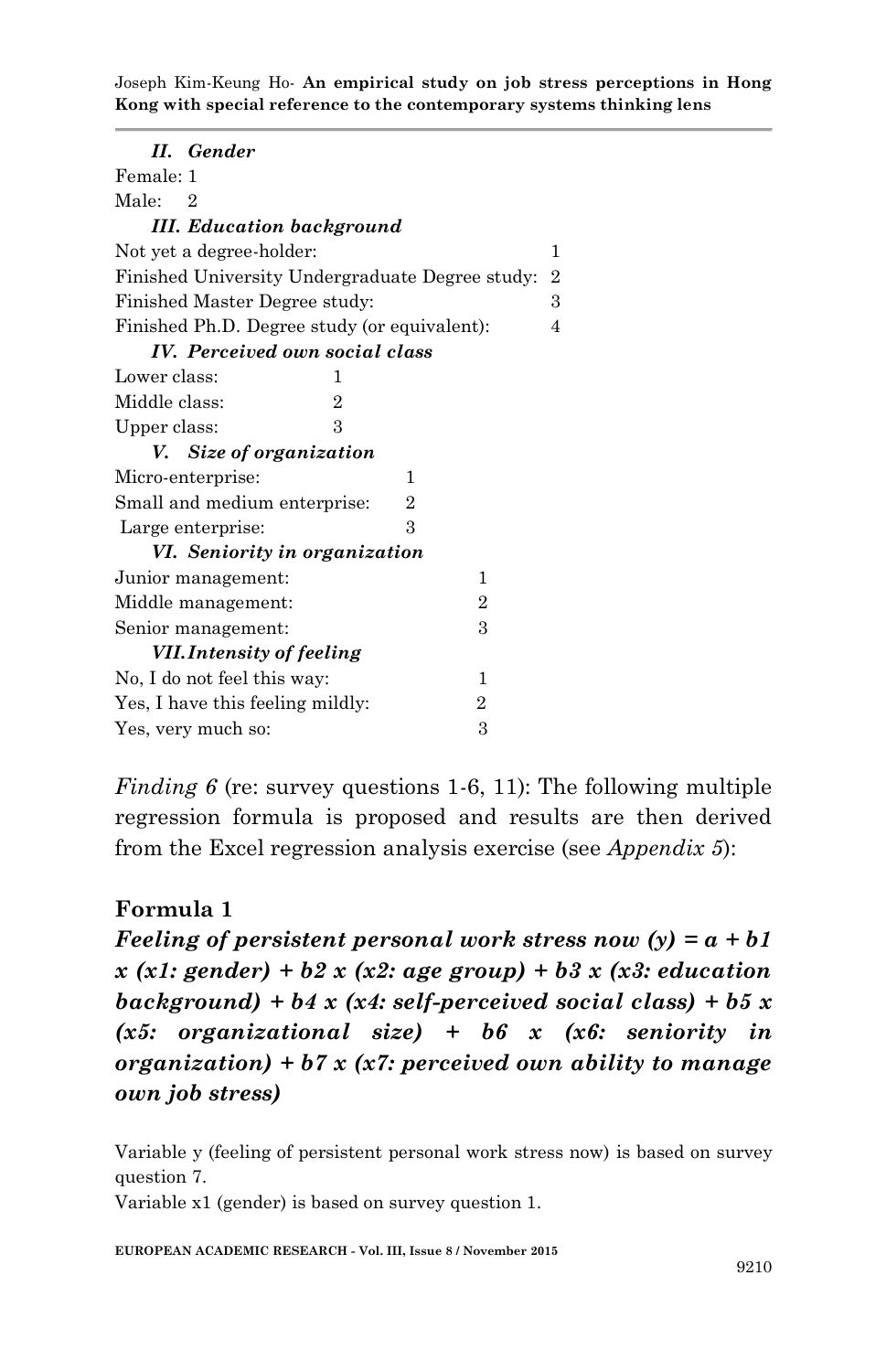Variable x2 (age group) is based on survey question 2. Variable x3 (education background) is based on survey question 3. Variable x4 (self-perceived social class) is based on survey question 4. Variable x5 (organizational size) is based on survey question 5. Variable x6 (seniority in organization) is based on survey question 6. Variable x7 (perceived own ability to manage own job stress) is based on survey question 11.

## **Formula 1 based on Appendix 5 Excel report**

*Feeling of persistent personal work stress now (y) = 0.8161 + 0.3180 x (x1: gender) + 0.0240 x (x2: age group) – 0.0372 x (x3: education background) + 0.0042 x (x4: self-perceived social class) – 0.0028 x (x5: organizational size) + 0.3315 x (x6: seniority in organization) – 0.2757 x (x7: perceived own ability to manage own job stress)*

*Interpretation*: Among all the x variables, the null hypotheses that the b values of x1 (gender), x2 (age group), x6 (seniority in organization) and x7 (perceived own ability to manage own job stress) be zero are rejected. The Excel statistics also reveal that the independent variables x1 (gender) and x6 (seniority in organization) have some positive correlation with the dependent variable y (feeling of persistent personal work stress now) while variable x7 (perceived own ability to manage own job stress) has some negative correlation with the dependent variable y (feeling of persistent personal work stress now). The influences of the rest of the variables are insignificant. Finding 6 is related to Stressors (CC1) and Stress (CC2).

*Finding 7* (re: survey questions 1-7, 9, 11, 13, 16): The following multiple regression formula is proposed and results are obtained from the Excel regression analysis exercise (see *Appendix 6*):

## **Formula 2**

*Perception that your organization has primary responsibility to manage organizational stress (y) = a + b1 x (x1: gender) + b2 x (x2: age group) + b3 x (x3:*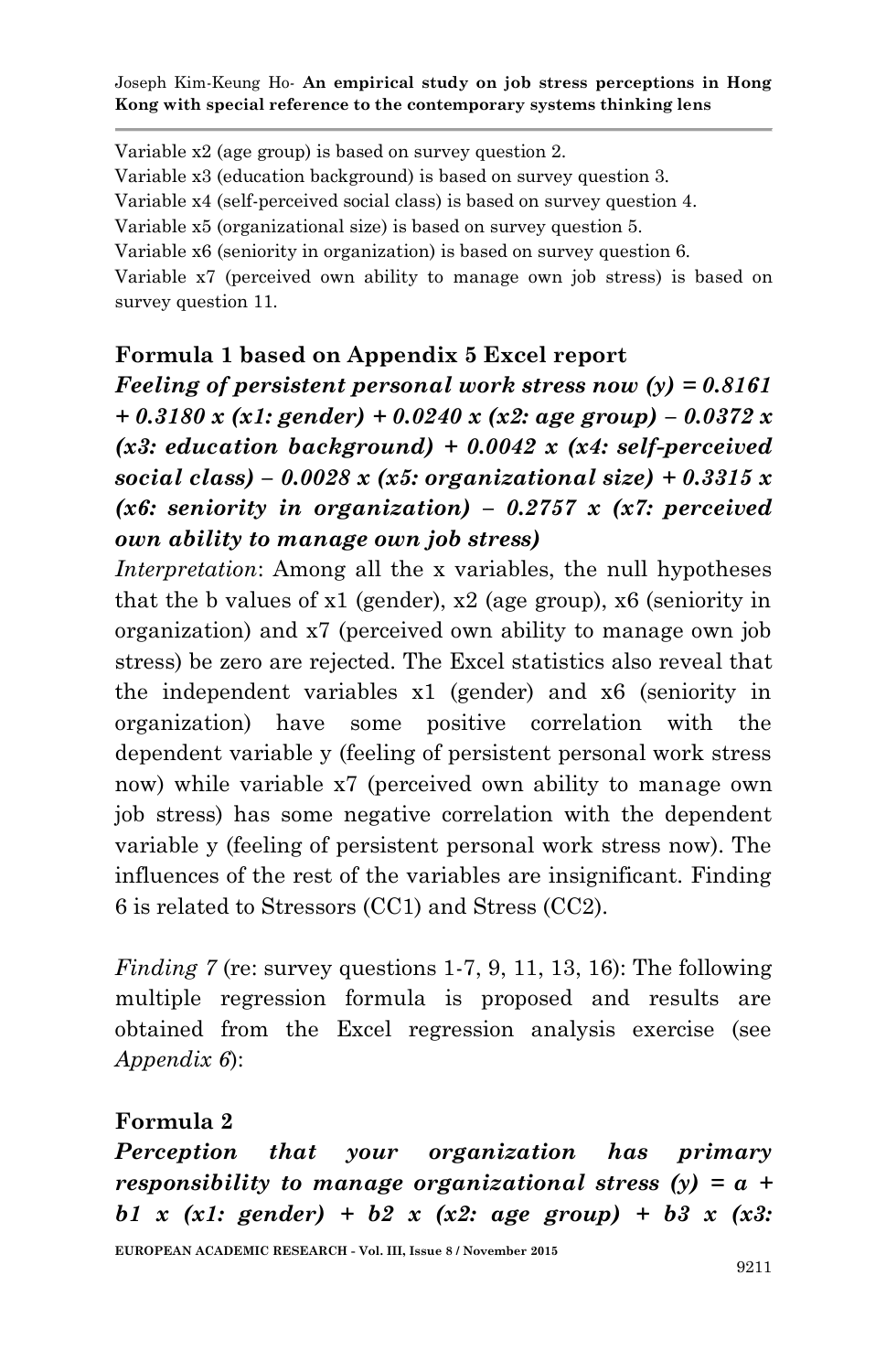*education background) + b4 x (x4: self-perceived social class) + b5 x (x5: organizational size) + b6 x (x6: seniority in organization) + b7 x (x7: perceived own ability to manage own job stress) + b8 x (x8: feeling of persistent organizational work stress now) + b9 x (x9: feeling of persistent personal work stress now) + b10 x (x10: your familiarity with the job stress topic)*

Variable y (perception that your organization has primary responsibility to manage organizational stress) is based on survey question 13.

Variable x1 (gender) is based on survey question 1.

Variable x2 (age group) is based on survey question 2.

Variable x3 (education background) is based on survey question 3.

Variable x4 (self-perceived social class) is based on survey question 4.

Variable x5 (organizational size) is based on survey question 5.

Variable x6 (seniority in organization) is based on survey question 6.

Variable x7 (perceived own ability to manage own job stress) is based on survey question 11.

Variable x8 (feeling of persistent organizational work stress now) is based on survey question 9.

Variable x9 (feeling of persistent personal work stress now) is based on survey question 7.

Variable x10 (your familiarity with the job stress topic) is based on survey question 16.

## **Formula 2 based on Appendix 6 Excel report**

*Perception that your organization has primary responsibility to manage organizational stress (y) = 0.5227 + 0.1154 x (x1: gender) + 0.0101 x (x2: age group) – 0.0714 x (x3: education background) – 0.2449 x (x4: selfperceived social class) + 0.0615 x (x5: organizational size) + 0.1524 x (x6: seniority in organization) + 0.1848 x (x7: perceived own ability to manage own job stress) + 0.3024 x (x8: feeling of persistent organizational work stress now) – 0.0293 x (x9: feeling of persistent personal work stress now) + 0.0781 x (x10: your familiarity with the job stress topic)*

*Interpretation*: The p-values of all the x variables are larger than 2.5% (the critical value), thus the null hypotheses that the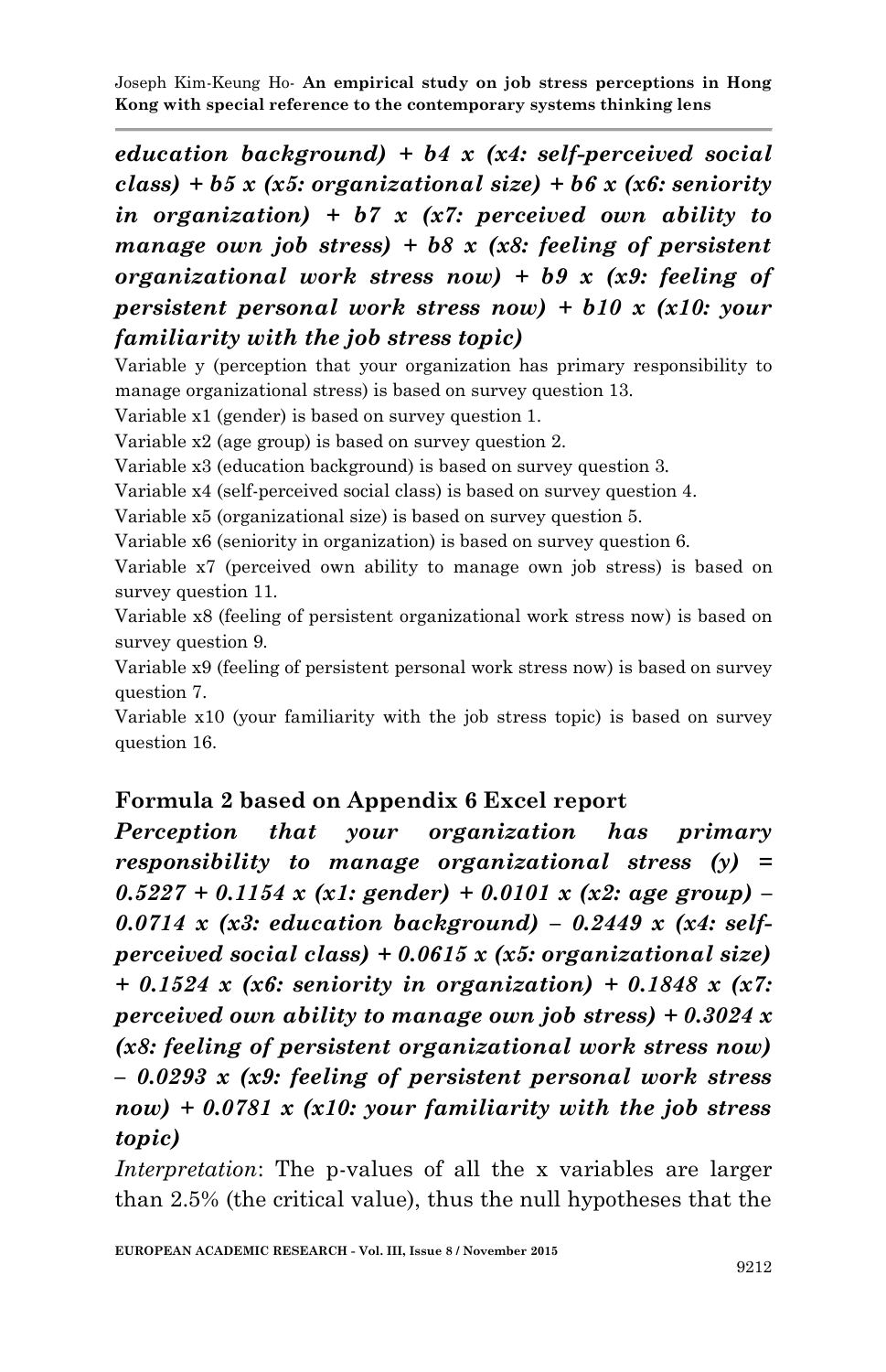b values of them being zero are not rejected. Independent variables x4 (self-perceived social class), x6 (seniority in organization), x7 (perceived own ability to manage own job stress) and x8 (feeling of persistent organizational stress now) have some negative correlation with the dependent variable y (perception that your organization has primary responsibility to manage organizational stress). The influences of the other x variables are quite weak. Finding 7 is related to Stress outcomes (CC4) indirectly.

Findings 6 and 7 need to be interpretation with caution for correlation statistics per se are not capable to establish cause-effect relationship between the independent variables (i.e., the x variables) and the dependent variables (i.e., the y variables). Readers are also referred to Ho (2014) to learn the limitations of the Facebook-based questionnaire survey as a research method. Overall, the seven survey findings show that job stress is a prevailing problem in Hong Kong and the problem is considered to be getting worse over the last 2 years. Furthermore, respondents in general feel that both they and their organizations have responsibility and need to do more to address the job stress problem. Lastly, the multiple regression analysis reveals that, among other findings, (i) gender and seniority in organization have some influence on feeling of persistent personal work stress now and (ii) self-perceived social class and feeling of persistent organizational stress now have some influence on the perception that the respondent's organization has primary responsibility to manage organizational stress. The empirical findings provide some updated information to enrich our understanding on the core concepts of job stress (i.e., CC1 to 4) in the Hong Kong context.

# **Concluding remarks**

In spite of the substantial literature on job stress that exists, it is still useful to gauge the current job stress status in a society,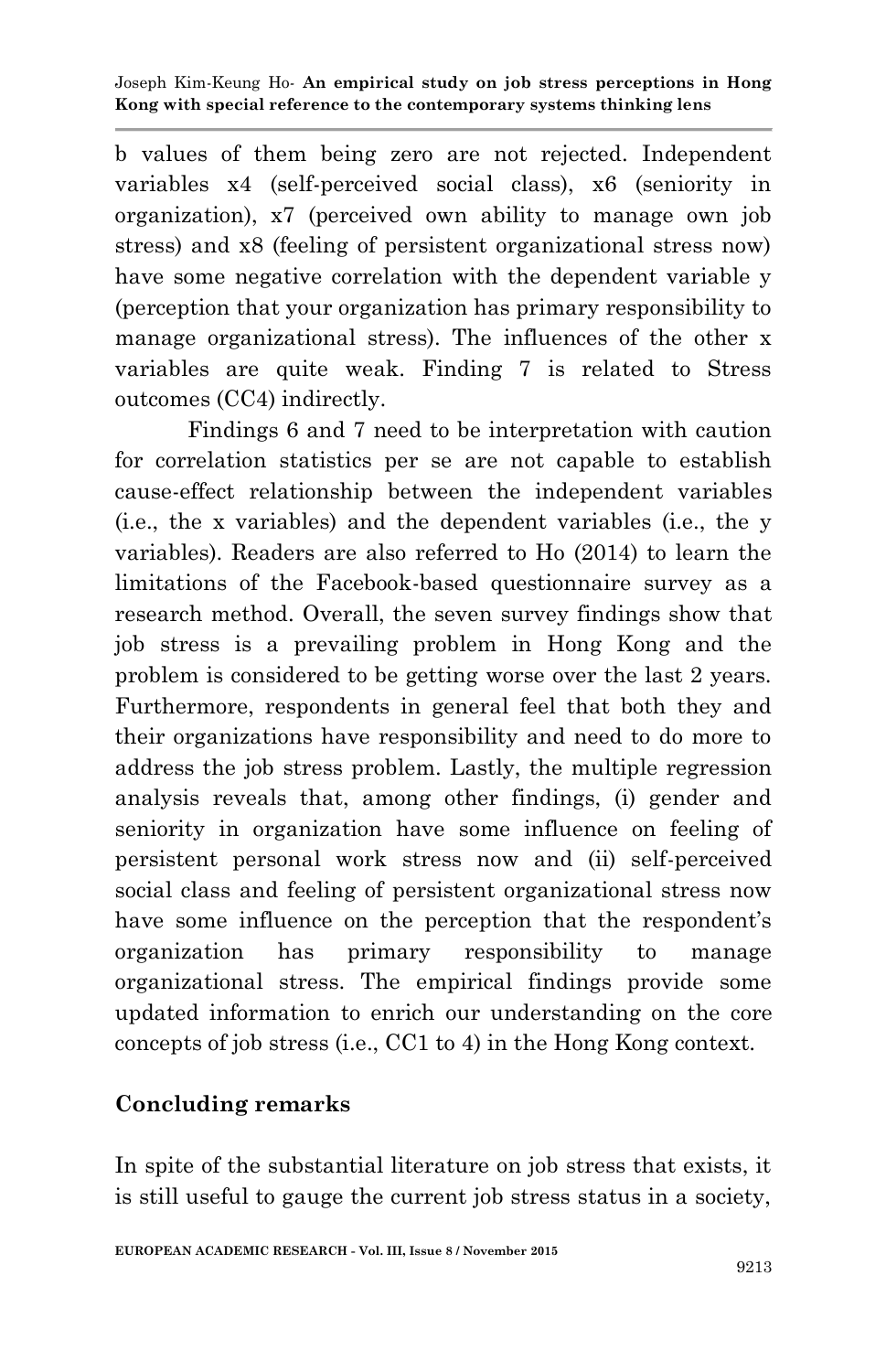e.g., Hong Kong, using properly formulated research methods, e.g. questionnaire survey and newspaper article study. In this paper, a few new systems thinking-based approaches on job stress have been proposed. Other than that, recognizing the complex nature of job stress concern very often found in realworld problem-situations, the writer recommends a more organization-focused approach to cope with job stress and organizational stress concerns with firmer theoretical anchoring on soft systems thinking and/ or creative holism thinking. Doing so offers (i) new imaginative space for pursuing theoretical advancement in the job stress field, e.g., enhancing our understanding on CC1 to CC4, as well as (ii) more vigorous theoretical justification for this kind of stress intervention exercises. Bearing in mind that the contemporary systems thinking has had negligible impacts on the job stress field up to now, such a recommendation from the writer is quite novel in this respect. For the same reason, there is academic value for reviewing stress-coping methods and notions in the form of the Multi-perspective, Systems-based (MPSB) Research, see Ho (2015c).

# **BIBLIOGRAPHY:**

Ackoff, R.L. 1981. *Creating the corporate future*. Wiley.

- Anderson, R. 2003. "Stress at work: the current perspective" *The Journal of The Royal Society for the Promotion of Health* 123(2) June: 81-87.
- Au-yeung, A. 2015. "What balance? Hong Kong survey shows most working people in city think work-life balance is getting worse" *South China Morning Post* October 28.
- Bailey, K.D. 1994. *Methods of Social Research*. The Free Press.
- Benitez, M.A. 2005. "88pc of nurses suffer work stress" *South China Morning Post* September 29.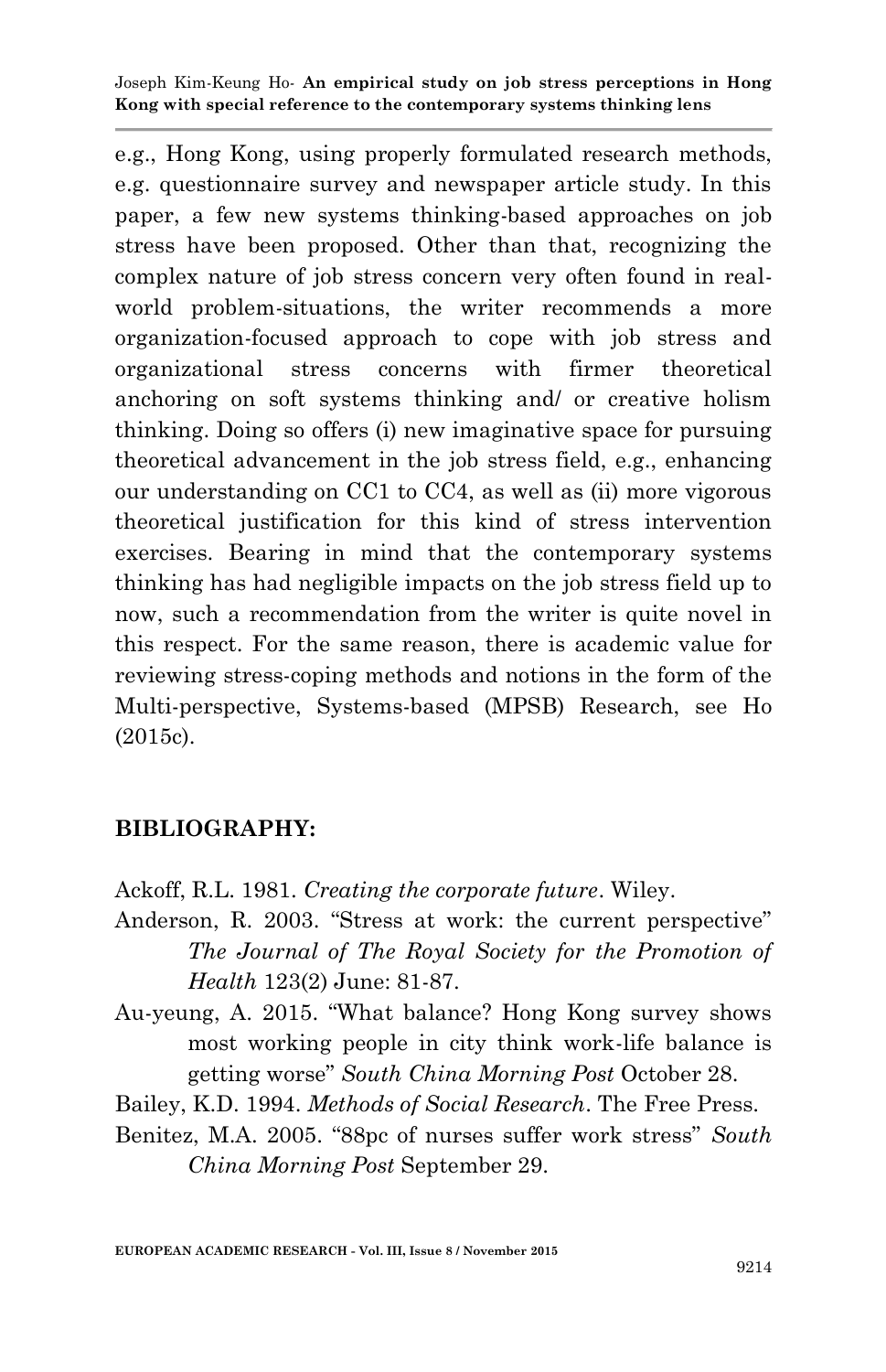- Chan, G. 2015. "Survey finds a quarter of Hong Kong's working population shows signs of depression and anxiety" *South China Morning Post* October 5.
- Chan, R. 2014. "Work stress blamed for JPMorgan banker's suicide in Hong Kong" *South China Morning Post* February 20.
- Checkland, P.B. 1981. *Systems Thinking, Systems Practice*. Wiley. Chichester,
- Dougherty, E., C. Ma and G. Rodin. 2009. "Factors Associated With Work Stress and Professional Satisfaction in Oncology Staff" *American Journal of Hospice & Palliative Medicine* 26(2). Sage: 105-111.
- Eden, C., S. Jones and D. Sims. 1983. *Messing about in Problems: An informal structured approach to their identification and management*. Pergamon Press. Oxford.
- Edwards, J.R., R.D. Caplan and R. van Harrison. 1998. "Person-environment fit theory Conceptual foundations, empirical evidence, and directions for future research" in C.L. Cooper (*Ed.*). *Theory of organizational stress*. Oxford University Press. Oxford: 28-67.
- Hargrove, M. B., J.C. Quick, D.L. Nelson and J.D. Quick. 2011. "The Theory of Preventive Stress Management: A 33 year Review and Evaluation" *Stress and Health* 27. Wiley: 182-193.
- Ho J.K.K. 2014. "A Research Note on Facebook-based questionnaire survey for academic research in business studies" *European Academic Research* 2(7) October: 9243-9257.
- Ho, J.K.K. 2015a. "Establishing the basic knowledge required for local English newspaper article study in academic research projects (MASARP): the Hong Kong case" *European Academic Research* 3(2) May: 1723-1742.
- Ho, J.K.K. 2015b. "A statistical analysis on Facebook-based questionnaire survey data on homelessness perceptions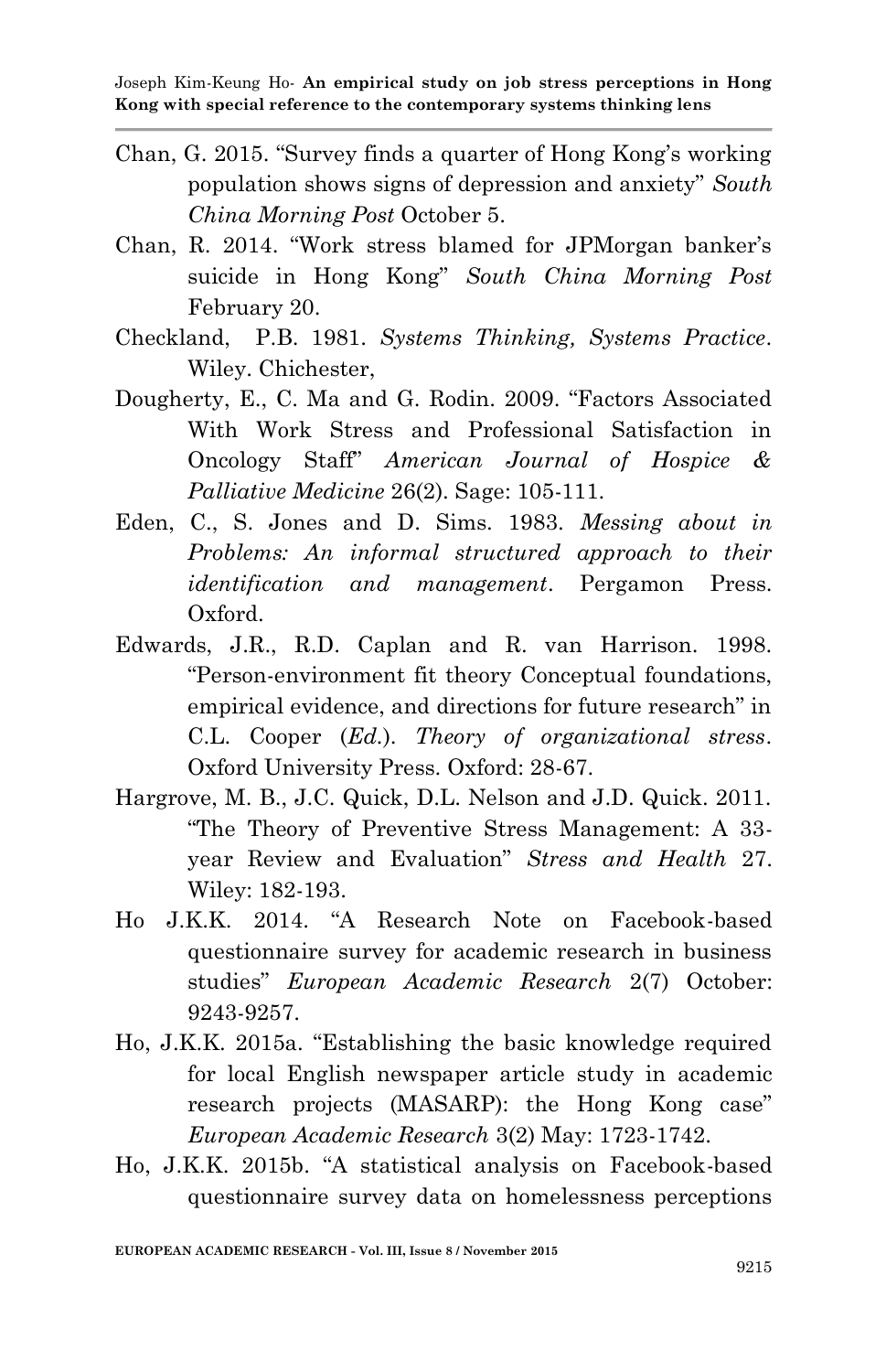in Hong Kong" *European Academic Research* 2(11) February: 14366-14381.

- Ho, J.K.K. 2015c. "An updated research note on the key multiperspective, systems-based (MPSB) concepts in the multi-perspective, systems-based research" *American Research Thoughts* 1(11) September: 2693-2704.
- Hurrell, J.J. and L.R. Murphy. 1996. "Occupational stress intervention" *American Journal of Industrial Medicine*  29 (4). Emerald: 338-41.
- Jackson, M.C. 2003. *Systems Thinking: Creative Holism for Managers*. Wiley. Chichester.
- Kao, E. 2012. "Workplace stress levels on the rise worldwide, poll finds" *South China Morning Post* September 27.
- Kwiksurveys.com. 2015. A free to use online survey builder (url address: http://kwiksurveys.com/) [visited at October 24, 2015].
- Lai, Y.Q., G. Saridakis and R. Blackburn. 2015. "Job Stress in the United Kingdom: Are Small and Medium-Sized Enterprises and Large Enterprises Different?" *Stress Health* 31. Wiley: 222-235.
- Lau, M. 2009. "Work-related stress led to teacher's suicide, say friends" *South China Morning Post* February 28.
- Leung, M.Y., P. Olomolaiye, A. Chong and C.C.Y. Lam. 2005. "Impacts of stress on estimation performance in Hong Kong" *Construction Management and Economics* 23 November. Routledge: 891-903.
- Lind, D.A., W.G. Marchal and R.D. Mason. 2001. *Statistical Techniques in Business & Economics*. McGraw-Hill. Boston.
- Mackie, K.S., C.K. Holahan and N.H. Gottlieb. 2001. "Employee involvement management practices, work stress, and depression in employees of a human services residential care facility" *Human Relations* 54(8). Sage: 1065-1092.
- Manning, D. and A. Preston. 2015. "Organizational Stress: Focusing on Ways to Minimize Distress" cupahr.org. (url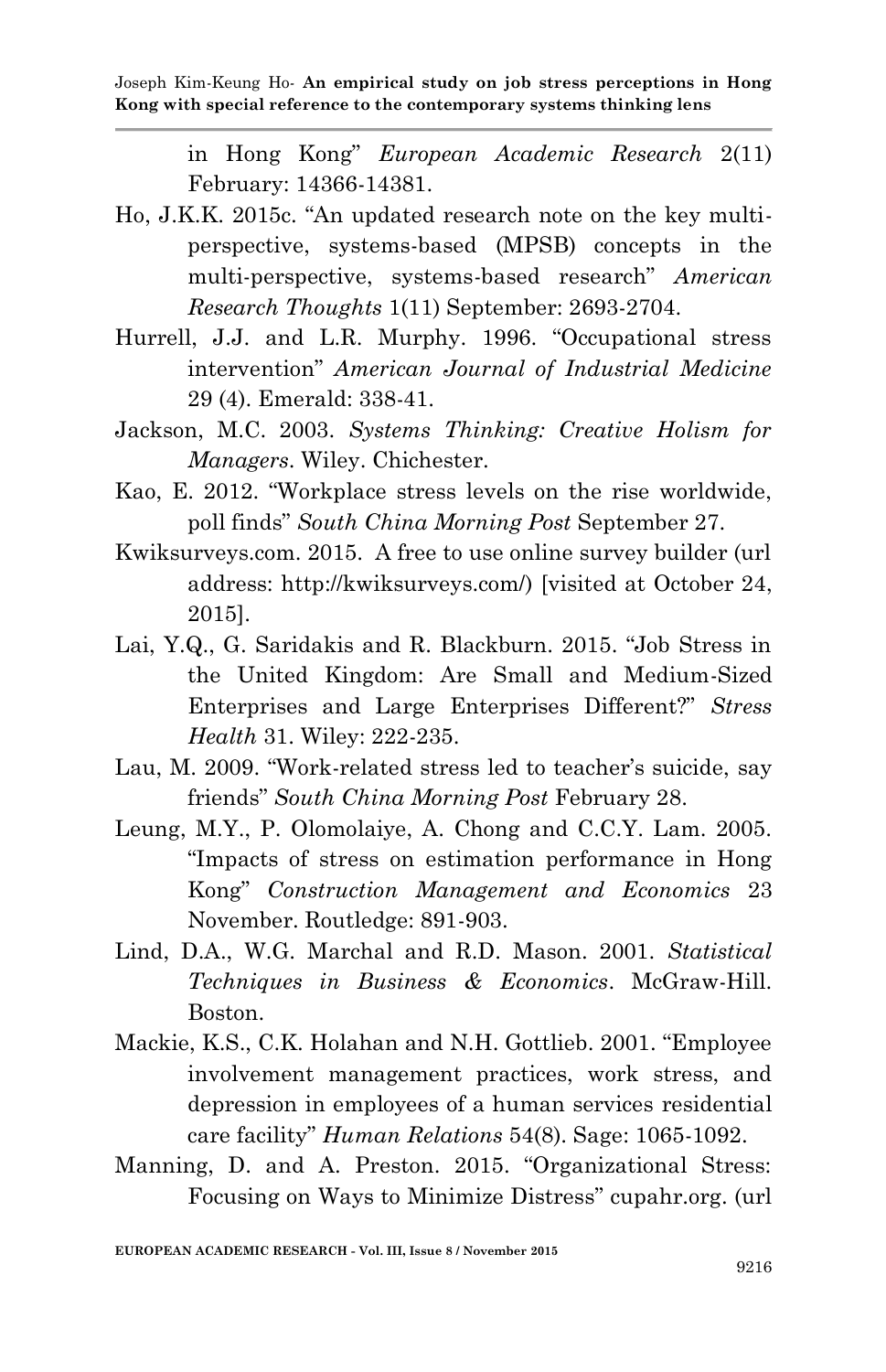address:

https://www.cupahr.org/knowledgecenter/hehr\_db/article s/employee\_rel/Organizational%20Stress.pdf) [visited at November 15, 2015].

Mark, G.M. and A.P. Smith. 2008. "Stress Models: a review and suggested new direction" June 16. Psych.cf.ac.uk. (url address:

http://psych.cf.ac.uk/home2/smith/Mark\_and\_Smith\_Typ eset.pdf) [visited at November 14, 2015].

- Maslach, C. 1998. "A multidimensional theory of burnout" in Cooper, C.L. (Ed.) *Theories of organizational stress.*  Oxford, UK. Oxford University Press.
- McVicar, A., C.Munn-Giddings and P. Seebohm. 2013. "Workplace stress interventions using participatory action research designs" *International Journal of Workplace Health Management* 6(1). Emerald: 18-37.
- Ngo, H.Y., S. Foley and R. Loi. 2005. "Work role stressors and turnover intentions: a study of professional clergy in Hong Kong" *International Journal of Human Resource Management* 16(11) November. Routledge: 2133-2146.
- Oaklander, M. 2015. "The Brief Wellness: Save your breath" *Time* November 16: 24.
- Occupational Safety & Health Council. 2006. "Work Stress Management DIY Kit" June. Occupational Safety & Health Council, Hong Kong.
- PEF Health and Safety Department. 2006. "Occupational Stress Factsheet" June. PEF Health and Safety Department. Produced by the New York State Public Employees Federation. (url address: http://uwf.edu/skass/documents/occupationalstressfactsh eet.pdf) [visited at November 14, 2015].
- Quick, J.D., J.C. Quick and D.L. Nelson. 1998. "The theory of preventive stress management in organizations" in Cooper, C.L. (Ed.). *Theories of organizational stress.*  Oxford University Press. Oxford, UK: 246-268.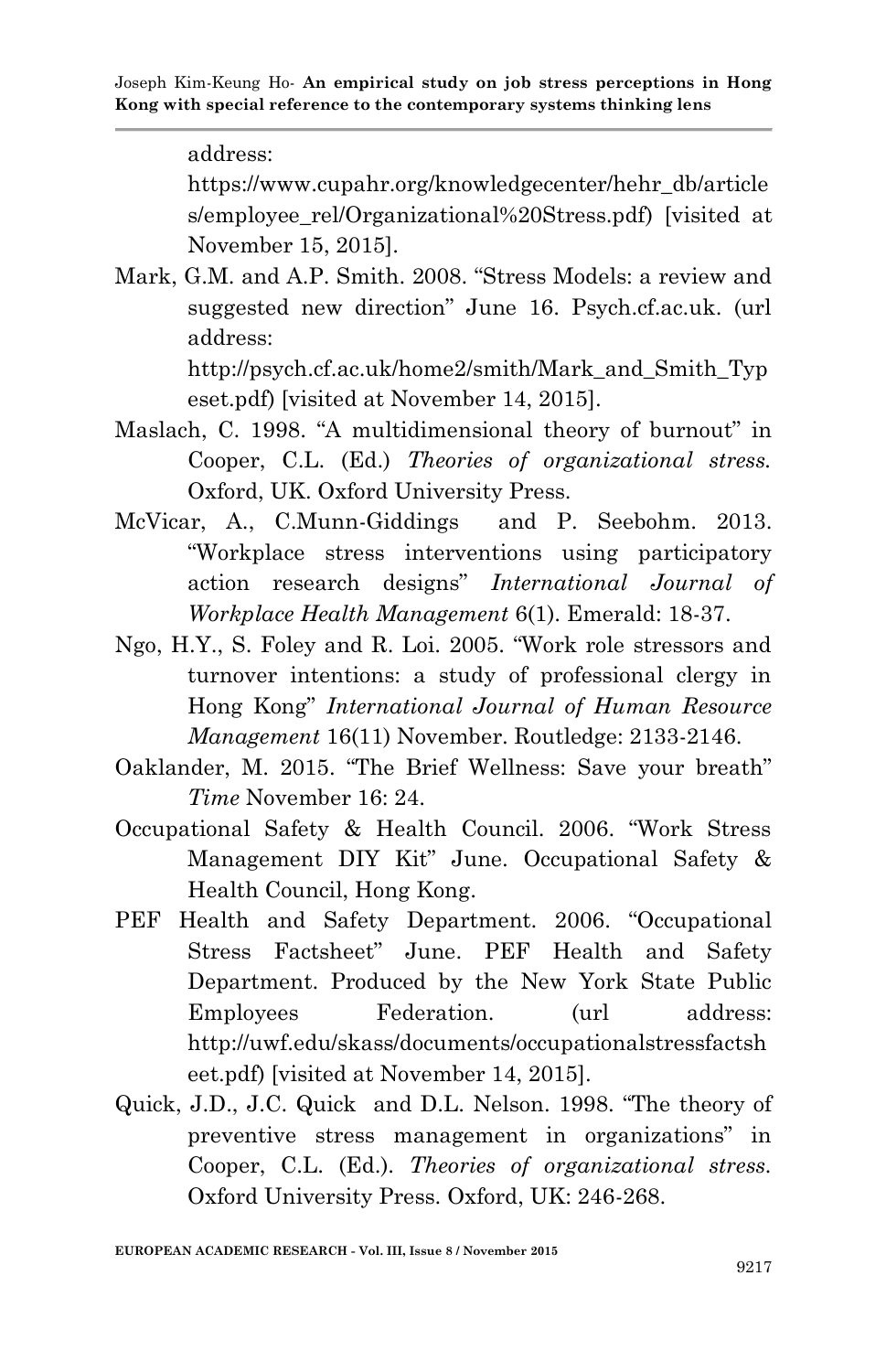- Schwarzer, R. and S. Hallum. 2008. "Perceived Teacher Self-Efficacy as a Predictor of Job Stress and Burnout: Mediation Analysis" *Applied Psychology: An International Review* 57. The International Association of Applied Psychology: 152-171.
- Siegrist, J. 1998. "Adverse health effects of effort-reward imbalance at work" in Cooper, C.L. (Ed.). *Theories of organizational stress.* Oxford University Press. Oxford, UK.
- Skinner, E.A., K. Edge, J. Altman and H. Sherwood. 2003. "Searching for the Structure of Coping: A Review and Critique of Category Systems for Classifying Ways of Coping" *Psychological Bulletin* 129(2). The American Psychological Association: 216-269.
- Spurgeon, P., P. Mazelan and F. Bawell. 2012. "The organizational stress measure: an integrated methodology for assessing job-stress and targeting organizational interventions" *Health Services Management Research* 25: 7-15.
- Staff reporter. 2010. "More work and stress amid cost cuts" *South China Morning Post* February 22.
- Sun, A., C. Mak and V. Chan. 2010. "No relish but disgust as man under work stress butters bread by committing sin of Onan" *South China Morning Post* January 9.
- Tabaj, A., S. Pastirk, Č. Bitenc and R. Masten. 2015. "Work-Related Stress, Burnout, Compassion, and Work Satisfaction of Professional Workers in Vocational Rehabilitation" *Rehabilitation Counseling Bulletin* 58(2). Sage: 113-123.
- Tang, T.O. and A.S.S. Yeung. 1999. "Hong Kong Teachers' Sources of Stress, Burnout and Job Satisfaction" a paper presented at the International Conference on Teacher Education at the Hong Kong Institute of Education, Hong Kong February 22-24.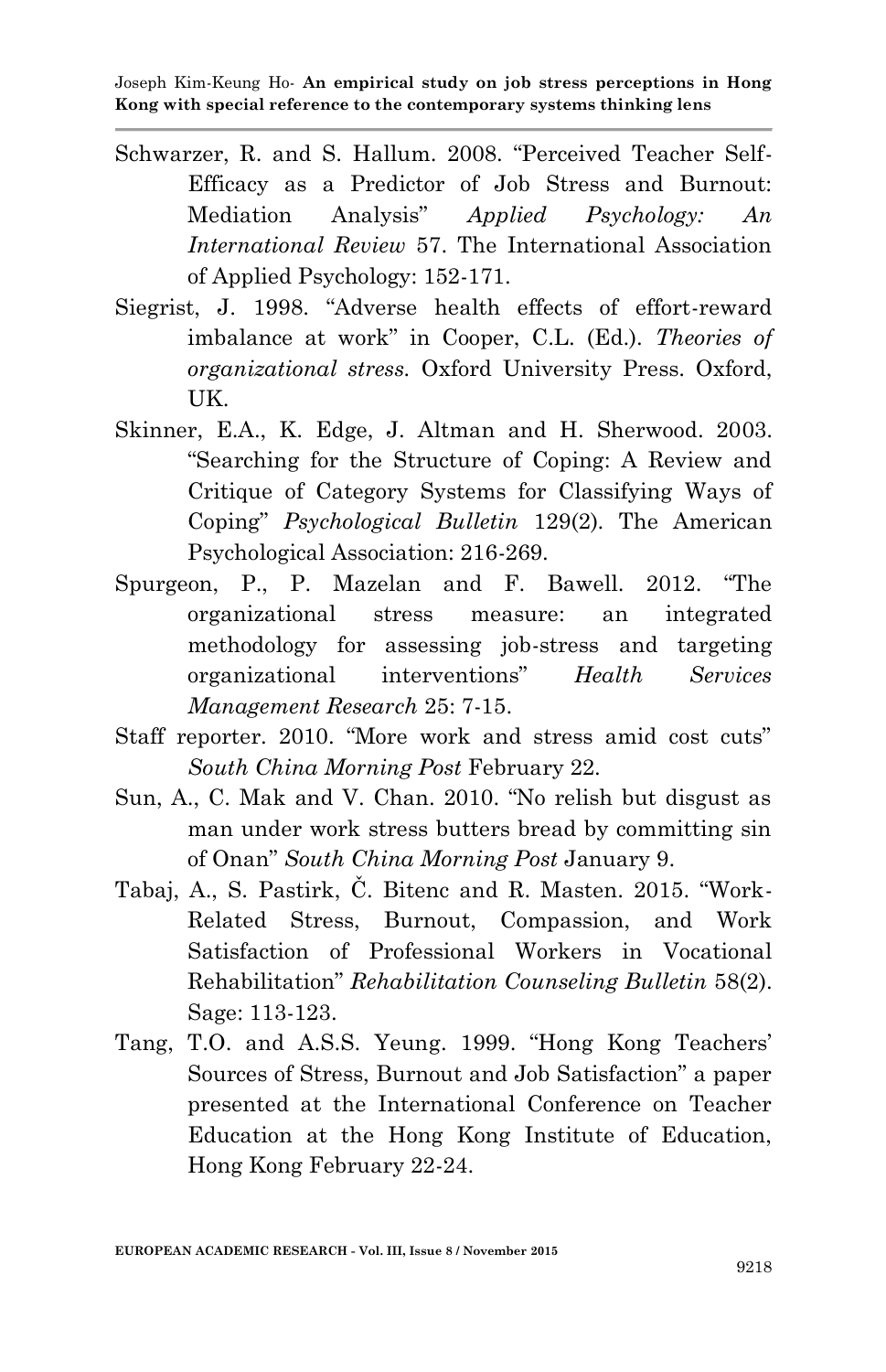- Theorelli, T. 1998. "Job characteristics in a practical health context" in Cooper, C.L. (Ed.). *Theories of organizational stress.* Oxford University Press. Oxford, UK.
- Turk, M., A. Davas, F.A. Tanik and A.J. Montgomery. 2014."Organizational stressors, work-family interface and the role of gender in the hospital: Experiences from Turkey" *British Journal of Health Psychology* 19. The British Psychological Society: 442-458.
- Wan, B. 2009. "All work and no play is damaging to health" *South China Morning Post* September 5.
- Watson, R., I. Deary, D. Thompson and G. Li. 2008. "*A study of stress and burnout in nursing students in Hong Kong: A questionnaire survey*" *International Journal of Nursing Studies* 45 (10): 1534-1542.
- Wong, B. 2005. "Job stress behind customs suicide, says union chief" *South China Morning Post* July 27.
- World Health Organization. 2015. "Occupational health" World Health Organization. (url address: http://www.who.int/occupational\_health/topics/stressatw p/en/) [visited at November 14, 2015].
- Wu, A. 2015. "Why Hong Kong's stressed workers need shorter working hours" *South China Morning Post* March 23.
- Zurlo, M.C., D. Pes and C.L. Cooper. 2007. "Stress in teaching: a study of occupational stress and its determinants among Italian schoolteachers" *Stress and Health* 23. Wiley: 231-241.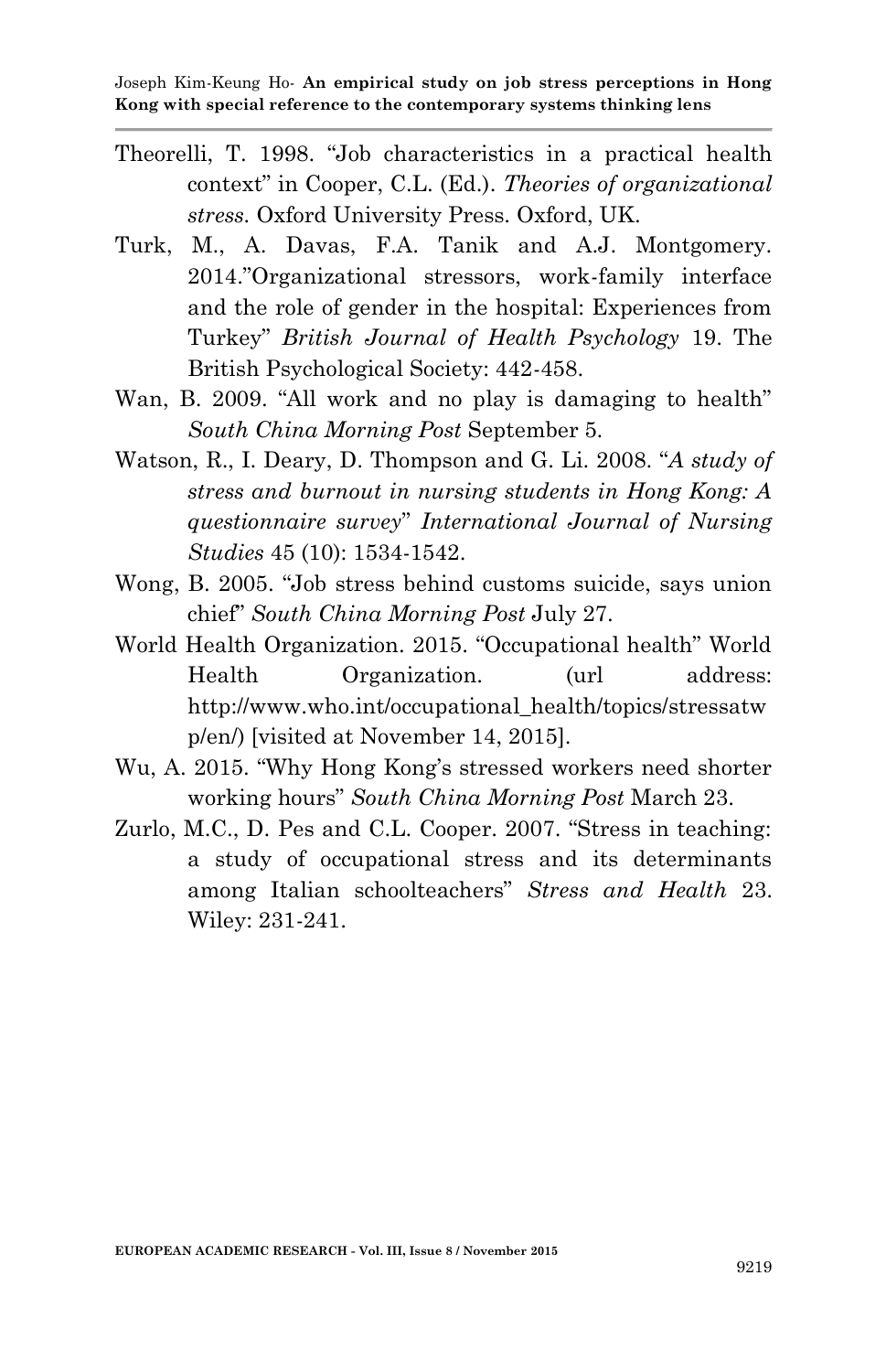## **Appendixes**

**Appendix 1: Search result on Google Scholar with "job stress systems thinking", dated November 13, 2015.**



#### **Appendix 2: Online input screen of the survey form.**

| <b>Social sciences</b> | X Page 1<br>$\boldsymbol{\times}$                                                                                                                                                                                                             | $7$ $-10$<br>∴x, |
|------------------------|-----------------------------------------------------------------------------------------------------------------------------------------------------------------------------------------------------------------------------------------------|------------------|
| $\mathbf{C}$<br>作      | kwiksurveys.com/s/obWIINdC                                                                                                                                                                                                                    | Q☆■              |
|                        | Page 1<br><b>Create your own</b><br><b>FREE ONLINE SURVEY</b><br>This survey is on work stress in Hong Kong; it is for the academic research work of Joseph<br>KK Ho. Pls participate in the brief survey if you live in Hong Kong. Many tks. |                  |
|                        | What is your gender?                                                                                                                                                                                                                          |                  |
|                        | <b>Male</b><br><b>Female</b>                                                                                                                                                                                                                  |                  |
|                        | $\overline{2}$<br>What is your age?                                                                                                                                                                                                           |                  |
|                        | 3 18 to 27                                                                                                                                                                                                                                    |                  |
|                        | 28 to 37<br>38 to 47                                                                                                                                                                                                                          |                  |
| <b>I</b> start         | 商店図の多方の<br><b>Ba</b> ov<br><b>E NANO PRO</b><br>C Page 1 - Go                                                                                                                                                                                 | EN < 3 225 AM    |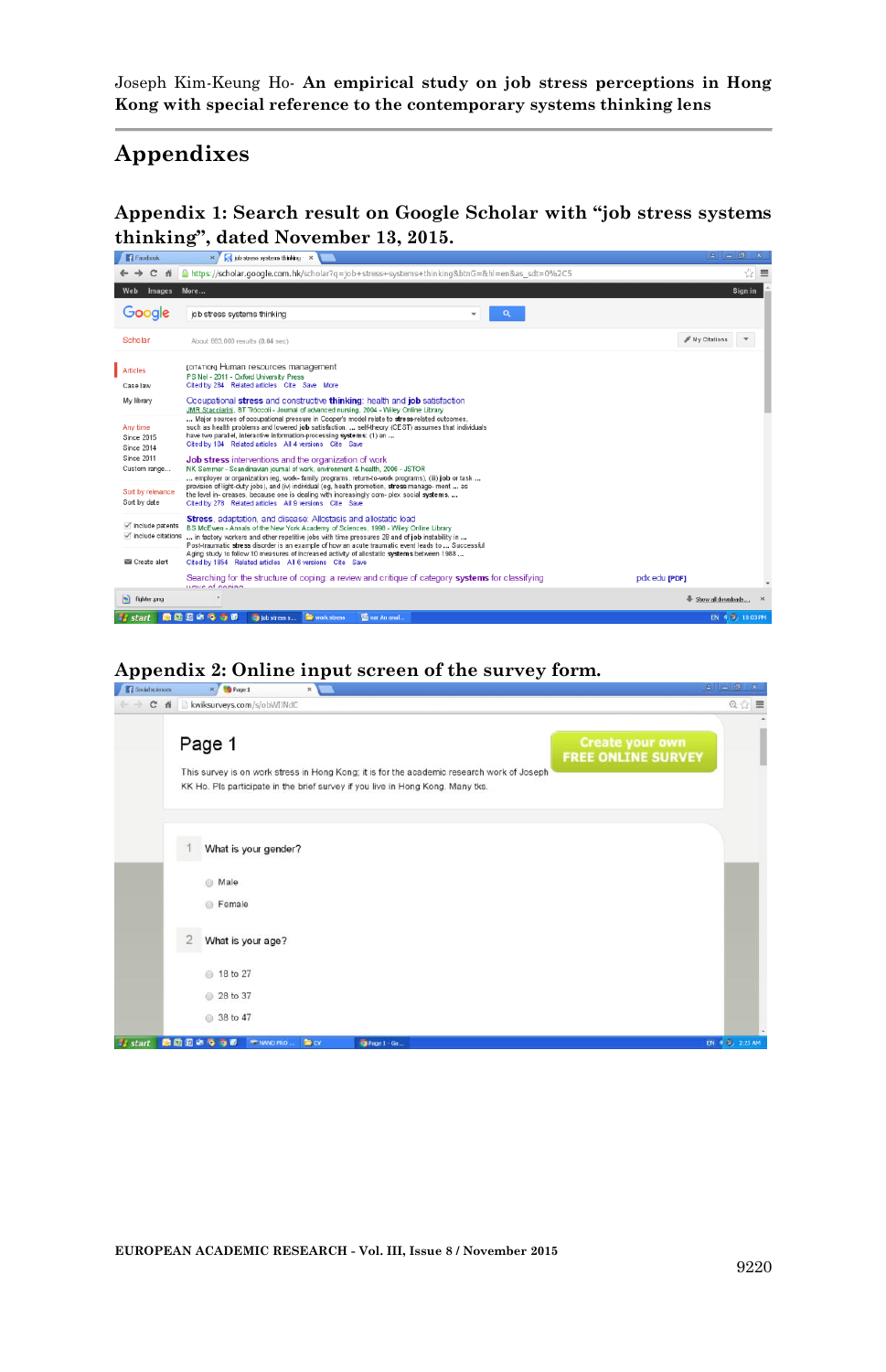

### **Appendix 4: The Facebook-based survey questions (17 questions) and responses statistics, from October 22 to 25, 2015.**

| Survey questions                       | Survey statistics                                          |
|----------------------------------------|------------------------------------------------------------|
| Question 1: What is your gender?       | Male: 49 (38.28%)                                          |
|                                        | Female: 79 (61.72%)                                        |
|                                        | Standard Deviation: 15                                     |
|                                        | Responses: 128                                             |
| Question 2: What is your age?          | 18 to 27: 7 (5.47%)                                        |
|                                        | 28 to 37: 64 (50%)                                         |
|                                        | 38 to 47: 48 (37.5%)                                       |
|                                        | 48 to 57: 9 (7.03%)                                        |
|                                        | 58 to 67: 0 (0.0%)                                         |
|                                        | 68 or above: 0 (0.0%)                                      |
|                                        | Standard Deviation: 25.16                                  |
|                                        | Responses: 128                                             |
| Question 3: What is your education     | Not yet a degree-holder: 30 (23.44%)                       |
| background?                            | Finished University Undergraduate Degree study: 82         |
|                                        | (64.06%)                                                   |
|                                        | Finished Master Degree study: 15 (11.72%)                  |
|                                        | Finished Ph.D. Degree study (or equivalent): 1 (0.78%)     |
|                                        | Standard Deviation: 30.63                                  |
|                                        | Responses: 128                                             |
| Question 4: What is your perceived own | Upper class: $4(3.13%)$                                    |
| social class?                          | Middle class: 70 (54.69%)                                  |
|                                        | Lower class: 30 (23.44%)                                   |
|                                        | Not applicable/ no idea: 24 (18.75%)                       |
|                                        | Standard Deviation: 23.96                                  |
|                                        | Responses: 128                                             |
| Question 5: What is the size of your   | Large enterprise (larger than SME): 69 (53.91%)            |
| organization?                          | Small and medium enterprise (less than 100 full-time       |
|                                        | employees for manufacturing; less than 50 full-time        |
|                                        | employees<br>non-manufacturing<br>for<br>companies):<br>36 |
|                                        | (28.13%)                                                   |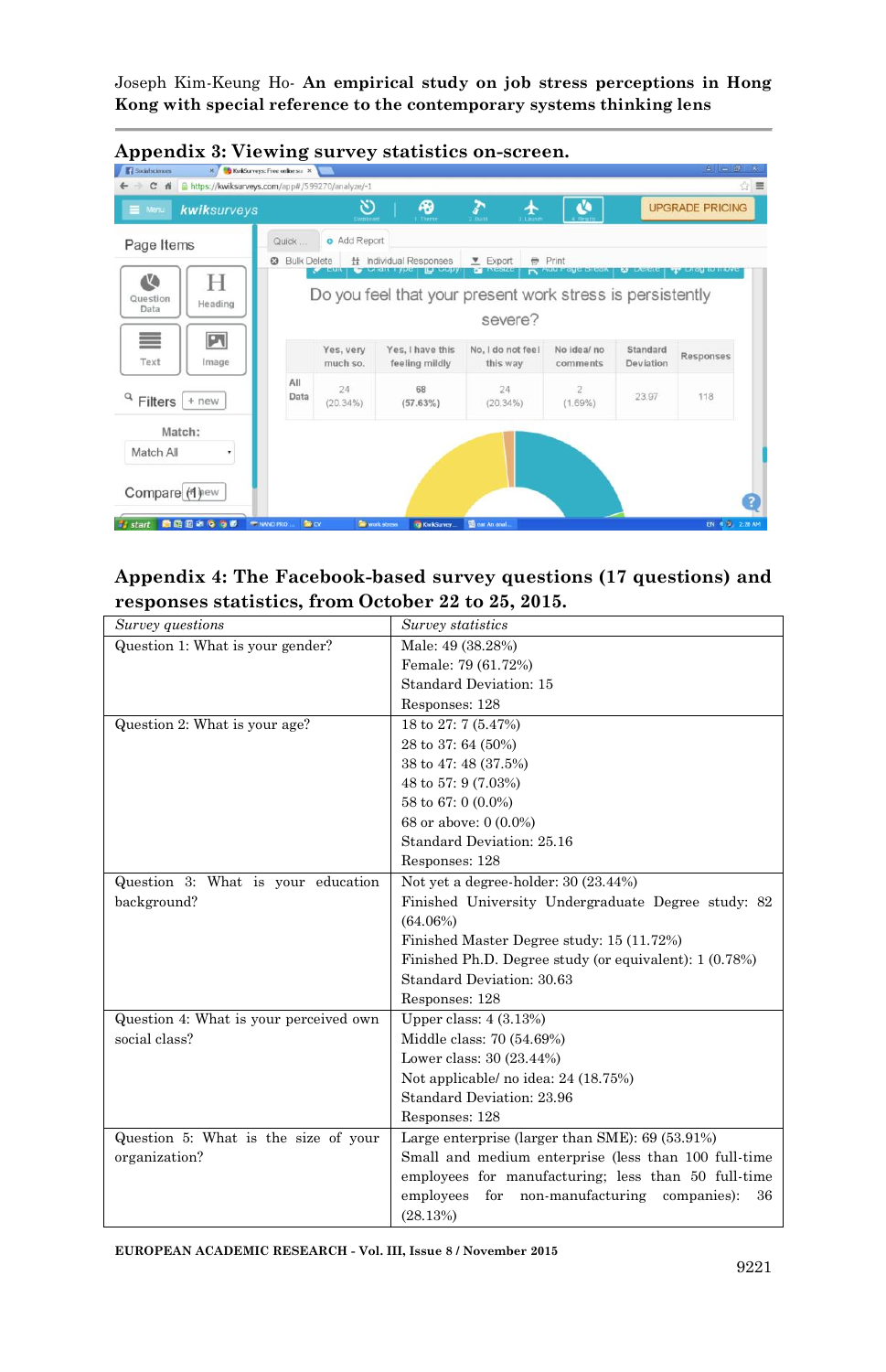|                                            | Micro-enterprise (fewer than 10 full-time employees): 14 |
|--------------------------------------------|----------------------------------------------------------|
|                                            | $(10.94\%)$                                              |
|                                            | No comments/ not applicable: 9 (7.03%)                   |
|                                            | Standard Deviation: 23.65                                |
|                                            | Responses: 128                                           |
| Question 6: How would you consider         | Senior management: 13 (10.16%)                           |
| your seniority in your organization?       | Middle management: 38 (29.69%)                           |
|                                            | Junior management: 48 (37.5%)                            |
|                                            | Not applicable/ no idea: 29 (22.66%)                     |
|                                            | Standard Deviation: 12.86                                |
|                                            | Responses: 128                                           |
| Question 7: Do you feel that your          | Yes, very much so: 25 (19.53%)                           |
| present work stress is persistently        | Yes, I have this feeling mildly: 75 (58.59%)             |
| severe?                                    | No, I do not feel this way: $26(20.31%)$                 |
|                                            | No idea/ no comments: 2 (1.56%)                          |
|                                            | Standard Deviation: 26.62                                |
|                                            |                                                          |
|                                            | Responses: 128                                           |
| Question 8: Do you feel that your work     | Yes, very much so: 48 (37.5%)                            |
| stress has increased significantly over    | Yes, I have this feeling mildly: 47 (36.72%)             |
| the last 2 years?                          | No, I do not feel this way: 29 (22.66%)                  |
|                                            | No idea/ no comments: 4 (3.13%)                          |
|                                            | Standard Deviation: 17.85                                |
|                                            | Responses: 128                                           |
| Question 9: Do you feel that the present   | Yes, very much so: 41 (32.28%)                           |
| organizational<br>of<br>stress<br>your     | Yes, I have this feeling mildly: 57 (44.88%)             |
| organization is persistently severe?       | No, I do not feel this way: 23 (18.11%)                  |
|                                            | No idea/ no comments: $6(4.72%)$                         |
|                                            | Standard Deviation: 19.12                                |
|                                            | Responses: 127                                           |
| Question 10: Do you feel that the          | Yes, very much so: 44 (34.65%)                           |
| organizational<br>stress<br>of<br>your     | Yes, I have this feeling mildly: 50 (39.37%)             |
| organization has increased significantly   | No, I do not feel this way: 24 (18.9%)                   |
| over the last 2 years?                     | No idea/ no comments: 9 (7.09%)                          |
|                                            | Standard Deviation: 16.28                                |
|                                            | Responses: 127                                           |
| Question 11: Do you feel that you are      | Yes, very much so: 21 (16.41%)                           |
| able to<br>manage<br>job<br>your<br>stress | Yes, I have this feeling mildly: 87 (67.97%)             |
|                                            |                                                          |
| effectively based on your personal         | No, I do not feel this way: 18 (14.06%)                  |
| effort?                                    | No idea/ no comments: $2(1.56%)$                         |
|                                            | Standard Deviation: 32.57                                |
|                                            | Responses: 128                                           |
| Question 12: Do you feel that it is        | Yes, very much so: 31 (24.41%)                           |
| primarily your own responsibility to       | Yes, I have this feeling mildly: $68(53.54%)$            |
| manage your job stress?                    | No, I do not feel this way: 27 (21.26%)                  |
|                                            | No idea/ no comments: 1 (0.79%)                          |
|                                            | Standard Deviation: 23.89                                |
|                                            | Responses: 127                                           |
| Question 13: Do you feel that your         | Yes, very much so: 30 (23.62%)                           |
| organization has primary responsibility    | Yes, I have this feeling mildly: 62 (48.82%)             |
| to manage organizational stress?           | No, I do not feel this way: 30 (23.62%)                  |
|                                            | No idea/ no comments: 5 (3.94%)                          |
|                                            | Standard Deviation: 20.23                                |
|                                            | Responses: 127                                           |
| Question 14: Do you feel that your         | Yes, very much so: 12 (9.38%)                            |
| organizational is capable to manage        | Yes, I have this feeling mildly: 43 (33.59%)             |
|                                            |                                                          |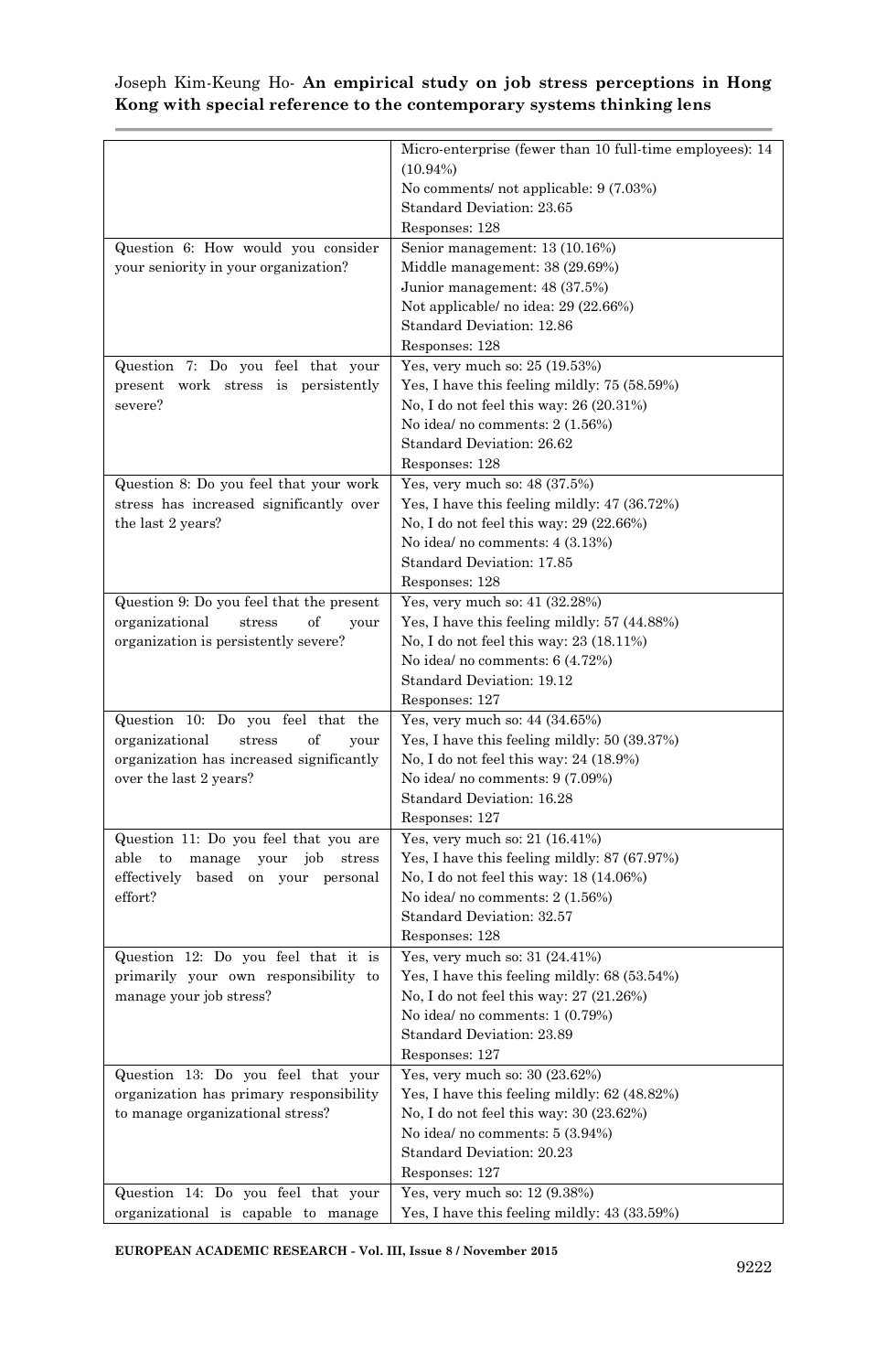| organizational stress effectively?    | No, I do not feel this way: 65 (50.78%)       |
|---------------------------------------|-----------------------------------------------|
|                                       | No idea/ no comments: $8(6.25%)$              |
|                                       | Standard Deviation: 23.38                     |
|                                       | Responses: 128                                |
| Question 15: Do you feel that your    | Yes, very much so: 42 (32.81%)                |
| organization should do more to manage | Yes, I have this feeling mildly: $65(50.78%)$ |
| organizational stress responsibly?    | No, I do not feel this way: $10(7.81%)$       |
|                                       | No idea/ no comments: 11 (8.59%)              |
|                                       | Standard Deviation: 22.99                     |
|                                       | Responses: 128                                |
| Question 16: Do you feel that you are | Yes, very much so: 25 (19.53%)                |
| quite familiar with the topic of job  | Yes, I have this feeling mildly: $69(53.91%)$ |
| stress?                               | No, I do not feel this way: $24(18.75%)$      |
|                                       | No idea/ no comments: 10 (7.81%)              |
|                                       | Standard Deviation: 22.17                     |
|                                       | Responses: 128                                |
| Question 17: Do you feel that you are | Yes, very much so: 45 (35.16%)                |
| interested in learning more about the | Yes, I have this feeling mildly: 57 (44.53%)  |
| topic of job stress?                  | No, I do not feel this way: 18 (14.06%)       |
|                                       | No idea/ no comments: $8(6.25%)$              |
|                                       | Standard Deviation: 19.79                     |
|                                       | Responses: 128                                |

## **Appendix 5: Excel report on multiple regression analysis 1 (y variable is "feeling of persistent personal work stress now"; re: Formula 1).**

| <b>Regression Statistics</b> |                |                       |                |             |
|------------------------------|----------------|-----------------------|----------------|-------------|
| Multiple R                   | 0.565158674    |                       |                |             |
| R Square                     | 0.319404327    |                       |                |             |
| Adjusted R Square            | 0.255882065    |                       |                |             |
| Standard Error               | 0.544728171    |                       |                |             |
| Observations                 | 83             |                       |                |             |
| <b>ANOVA</b>                 |                |                       |                |             |
|                              | df             | SS                    | MS             | F           |
| Regression                   | 7              | 10.44413668           | 1.492019526    | 5.028226536 |
| Residual                     | 75             | 22.2546585            | 0.29672878     |             |
| Total                        | 82             | 32.69879518           |                |             |
|                              | Coefficients   | <b>Standard Error</b> | $t$ Stat       | $P-value$   |
| Intercept                    | 0.816122501    | 0.463731537           | 1.759902951    | 0.082501737 |
| Gender                       | 0.31796484     | 0.130174863           | 2.442597839    | 0.01693639  |
| Age group                    | 0.024002699    | 0.009883657           | 2.428524011    | 0.017556812 |
| Education                    |                |                       |                |             |
| background                   | -0.037178973   | 0.09987969            | $-0.372237566$ | 0.71076573  |
| Self-perceived               |                |                       |                |             |
| social class                 | 0.004151457    | 0.129916557           | 0.031954792    | 0.97459299  |
| Organizational size          | $-0.002783095$ | 0.094434169           | $-0.029471272$ | 0.976567014 |
| Seniority<br>in              |                |                       |                |             |
| organization                 | 0.331546475    | 0.101774545           | 3.257656189    | 0.001688775 |
| Perceived<br>own             |                |                       |                |             |
| ability to manage            |                |                       |                |             |
| own job stress               | $-0.275703047$ | 0.118184055           | -2.332827795   | 0.022341386 |

#### **Comments on the statistics**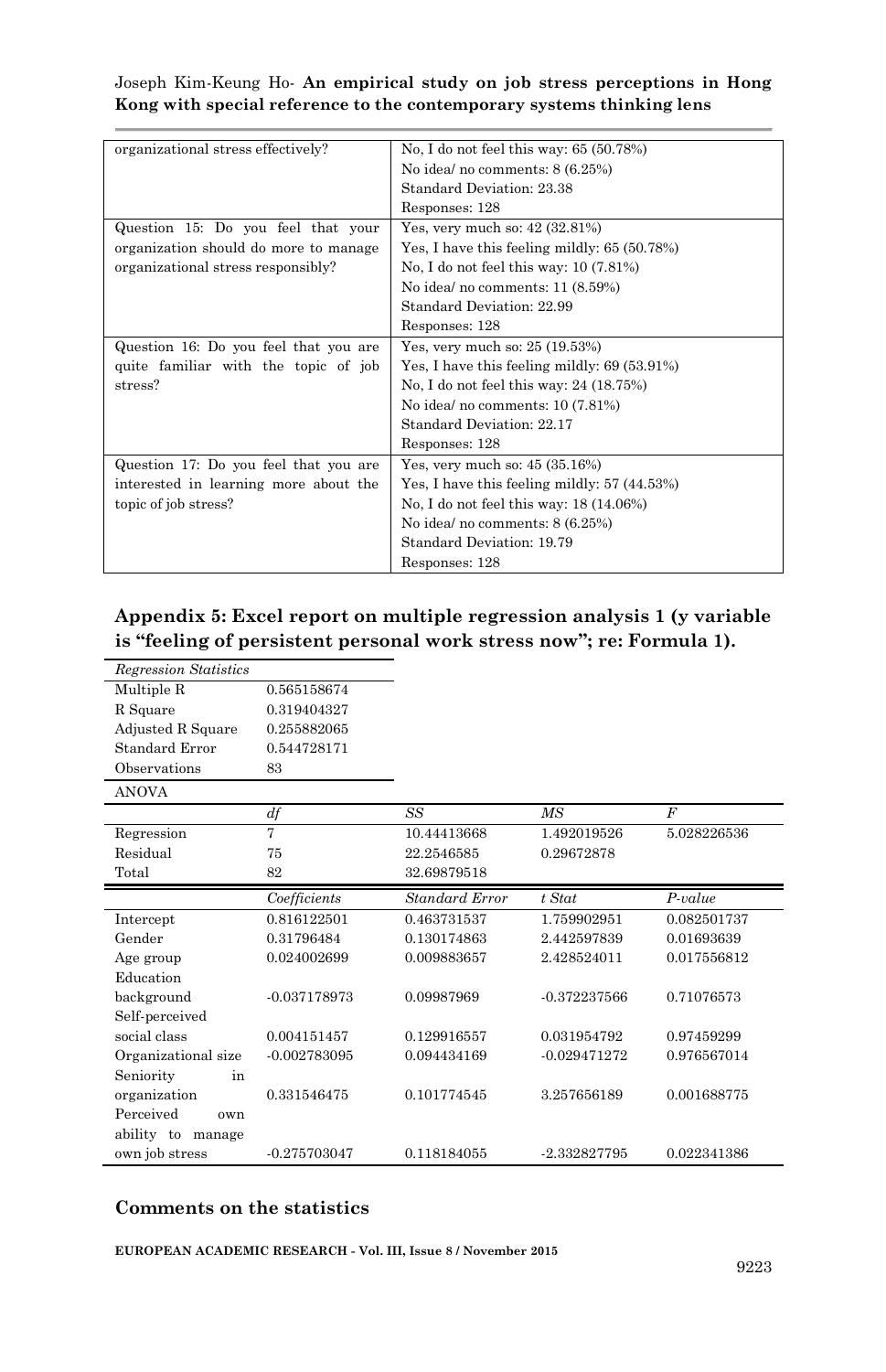| x variables         | b value and [comments]                | <i>p-value and [comments]</i>               |
|---------------------|---------------------------------------|---------------------------------------------|
| Gender(x1)          | 0.3180 [Gender has some positive      | $0.0169$ $(0.845\%$ on each side) [With the |
|                     | correlation with the y variable.      | critical value of 5% (or 2.5% on each       |
|                     |                                       | side), the null hypothesis that the b       |
|                     |                                       | value be zero is rejected.]                 |
| Age group $(x2)$    | $0.0240$ [Age group has quite weak]   | $0.0176$ $(0.88\%$ on each side) [With the  |
|                     | positive correlation with the y       | critical value of 5% (or 2.5% on each       |
|                     | variable.]                            | side), the null hypothesis that the b       |
|                     |                                       | value be zero is rejected.]                 |
| Education           | [Education<br>$-0.0372$<br>background | 0.7108 (35.54% on each side) [With the      |
| background (x3)     | weak<br>negative<br>quite<br>has      | critical value of 5% (or 2.5% on each       |
|                     | correlation with the y variable.]     | side), the null hypothesis that the b       |
|                     |                                       | value be zero is not rejected.              |
| Self-perceived      | 0.0042 [Self-perceived social class   | $0.9746$ (48.73% on each side) [With the    |
| social class $(x4)$ | has quite weak positive correlation   | critical value of 5% (or 2.5% on each       |
|                     | with the y variable.]                 | side), the null hypothesis that the b       |
|                     |                                       | value be zero is not rejected.]             |
| Organizational      | -0.0028 [Organizational size has      | $0.9766$ (48.83% on each side) [With the    |
| size $(x5)$         | quite weak negative correlation       | critical value of 5% (or 2.5% on each       |
|                     | with the y variable.]                 | side), the null hypothesis that the b       |
|                     |                                       | value be zero is not rejected.              |
| Seniority<br>in     | 0.3315 [Seniority in organization     | $0.0017$ $(0.085\%$ on each side) [With the |
| organization (x6)   | has some positive correlation with    | critical value of 5% (or 2.5% on each       |
|                     | the y variable.]                      | side), the null hypothesis that the b       |
|                     |                                       | value be zero is rejected.]                 |
| Perceived<br>own    | -0.2757 [Perceived own ability to     | $0.0223$ $(1.115\%$ on each side) [With the |
| ability to manage   | manage own job stress has some        | critical value of 5% (or 2.5% on each       |
| own job stress (x7) | negative correlation with the y       | side), the null hypothesis that the b       |
|                     | variable.]                            | value be zero is rejected.]                 |

## **Appendix 6: Excel report on multiple regression analysis 2 (y variable is "perception that your organization has primary responsibility to manage organizational stress"; re: Formula 2).**

| <b>Regression Statistics</b> |                |                       |               |             |
|------------------------------|----------------|-----------------------|---------------|-------------|
| Multiple R                   | 0.428440781    |                       |               |             |
| R Square                     | 0.183561503    |                       |               |             |
| Adjusted R Square            | 0.040326679    |                       |               |             |
| Standard Error               | 0.687360371    |                       |               |             |
| Observations                 | 68             |                       |               |             |
| ANOVA                        |                |                       |               |             |
|                              | df             | SS                    | МS            | F           |
| Regression                   | 10             | 6.05483016            | 0.605483016   | 1.281542419 |
|                              | 57             | 26.93046396           | 0.47246428    |             |
| Residual                     |                |                       |               |             |
| Total                        | 67             | 32.98529412           |               |             |
|                              | Coefficients   | <b>Standard Error</b> | $t$ Stat      | $P-value$   |
| Intercept                    | 0.522667096    | 0.673091003           | 0.776517728   | 0.440653839 |
| Gender                       | 0.115366064    | 0.188528997           | 0.611927426   | 0.54301905  |
| Age group                    | 0.010072938    | 0.014691401           | 0.685634969   | 0.495722563 |
| Education background         | $-0.071419764$ | 0.133394174           | $-0.53540393$ | 0.594453466 |
| Self-perceived<br>social     |                |                       |               |             |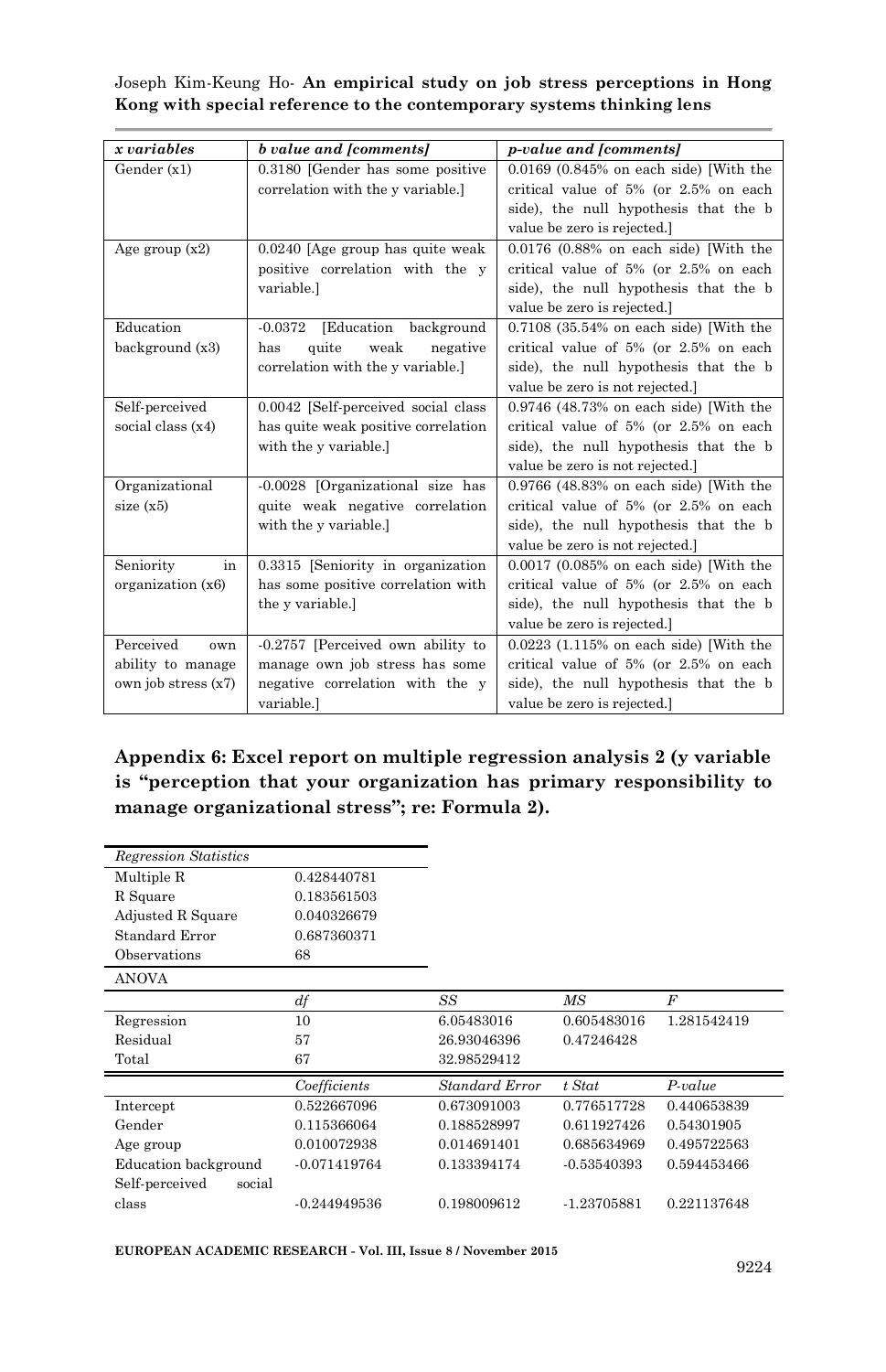|  |  |  | Joseph Kim-Keung Ho- An empirical study on job stress perceptions in Hong |  |
|--|--|--|---------------------------------------------------------------------------|--|
|  |  |  | Kong with special reference to the contemporary systems thinking lens     |  |

| Organizational size                      | 0.061494351    | 0.144994973 | 0.424113679   | 0.6730793   |
|------------------------------------------|----------------|-------------|---------------|-------------|
| in<br>Seniority                          |                |             |               |             |
| organization<br>Perceived own ability to | 0.152399542    | 0.151956883 | 1.002913053   | 0.3201415   |
| manage own job stress                    | 0.184812758    | 0.174968251 | 1.056264534   | 0.295303757 |
| of<br>Feeling<br>persistent              |                |             |               |             |
| organizational<br>stress<br>now          | 0.302415445    | 0.152452899 | 1.983664768   | 0.052117146 |
| Feeling<br>of<br>persistent              |                |             |               |             |
| work<br>personal<br>stress               |                |             |               |             |
| now<br>familiarity<br>Your<br>with       | $-0.029340093$ | 0.194957093 | $-0.15049513$ | 0.880905303 |
| the job stress topic                     | 0.078145868    | 0.153136043 | 0.510303559   | 0.611809372 |

| Comments on the statistics |  |  |  |
|----------------------------|--|--|--|
|----------------------------|--|--|--|

| x variables         | <b>b</b> value and [comments]        | <i>p-value and [comments]</i>            |
|---------------------|--------------------------------------|------------------------------------------|
| Gender (x1)         | 0.1154                               | 0.5430 (or 27.15% on each side)          |
|                     | [Gender<br>has<br>minor<br>positive  | [With the critical value of 5% (or 2.5%) |
|                     | correlation with the y variable.]    | on each side), the null hypothesis that  |
|                     |                                      | the b value be zero is not rejected.]    |
| Age group $(x2)$    | 0.0101                               | 0.4957 (or 24.785% on each side)         |
|                     | [Age group has very weak positive]   | [With the critical value of 5% (or 2.5%) |
|                     | correlation with the y variable.]    | on each side), the null hypothesis that  |
|                     |                                      | the b value be zero is not rejected.]    |
| Education           | $-0.0714$                            | 0.5945 (or 29.725% on each side)         |
| background (x3)     | [Education background has very       | [With the critical value of 5% (or 2.5%) |
|                     | weak negative correlation with the   | on each side), the null hypothesis that  |
|                     | y variable.]                         | the b value be zero is not rejected.]    |
| Self-perceived      | $-0.2449$                            | 0.2211 (or 11.055% on each side)         |
| social class (x4)   | [Self-perceived social class has     | [With the critical value of 5% (or 2.5%) |
|                     | some negative correlation with the   | on each side), the null hypothesis that  |
|                     | y variable.]                         | the b value be zero is not rejected.]    |
| Organizational      | 0.0615                               | 0.6731 (or 33.655% on each side)         |
| size $(x5)$         | [Organizational size has quite       | [With the critical value of 5% (or 2.5%) |
|                     | weak positive correlation with the   | on each side), the null hypothesis that  |
|                     | y variable.]                         | the b value be zero is not rejected.]    |
| Seniority<br>in     | 0.1524                               | 0.3201 (or 16.005% on each side)         |
| organization (x6)   | [Seniority in organization has       | [With the critical value of 5% (or 2.5%) |
|                     | some positive correlation with the   | on each side), the null hypothesis that  |
|                     | y variable.]                         | the b value be zero is not rejected.]    |
| Perceived<br>own    | 0.1848                               | 0.2953 (or 14.765% on each side)         |
| ability to manage   | [Perceived own ability to manage     | [With the critical value of 5% (or 2.5%) |
| own job stress (x7) | own job stress has some positive     | on each side), the null hypothesis that  |
|                     | correlation with the y variable.]    | the b value be zero is not rejected.]    |
| Feeling<br>of       | 0.3024                               | $0.0521$ (or 2.605% on each side)        |
| persistent          | of<br>[Feeling]<br>persistent        | [With the critical value of 5% (or 2.5%) |
| organizational      | organizational stress<br>now has     | on each side), the null hypothesis that  |
| stress now $(x8)$   | some positive correlation with the   | the b value be zero is not rejected.]    |
|                     | y variable.]                         |                                          |
| of<br>Feeling       | $-0.0293$                            | 0.8809 (or 44.045% on each side)         |
| persistent          | [Feeling of persistent personal]     | [With the critical value of 5% (or 2.5%) |
| personal<br>work    | work<br>stress<br>has<br>weak<br>now | on each side), the null hypothesis that  |
| stress now $(x9)$   | negative correlation with the y      | the b value be zero is not rejected.]    |
|                     | variable.]                           |                                          |